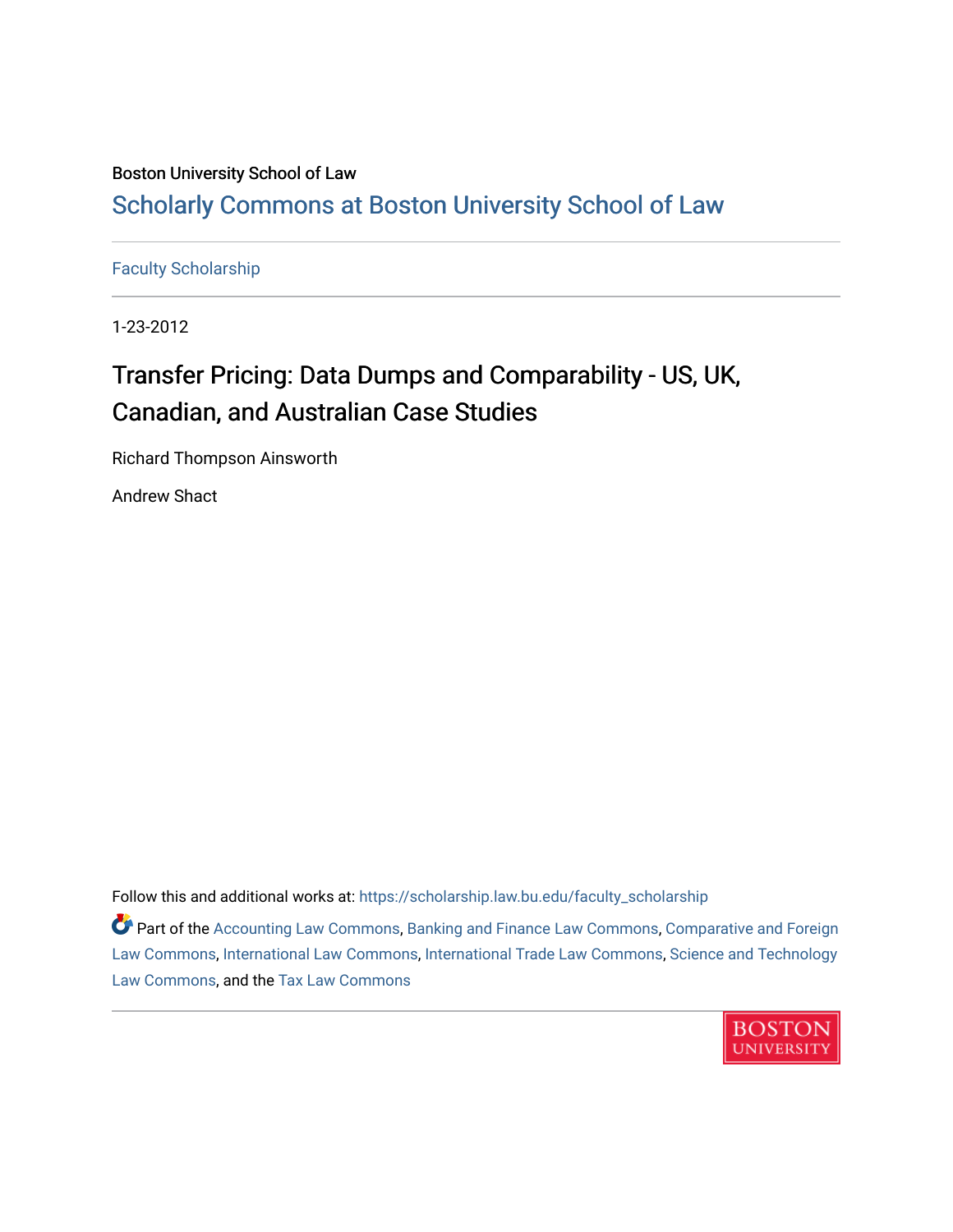

## **TRANSFER PRICING: DATA DUMPS AND COMPARABILITY US, UK, CANADIAN, AND AUSTRALIAN CASE STUDIES**

Boston University School of Law Working Paper No. 11-44 (September 13, 2011)

> Richard T. Ainsworth Boston University School of Law

> > Andrew B. Shact

This paper can be downloaded without charge at:

http://www.bu.edu/law/faculty/scholarship/workingpapers/2011.html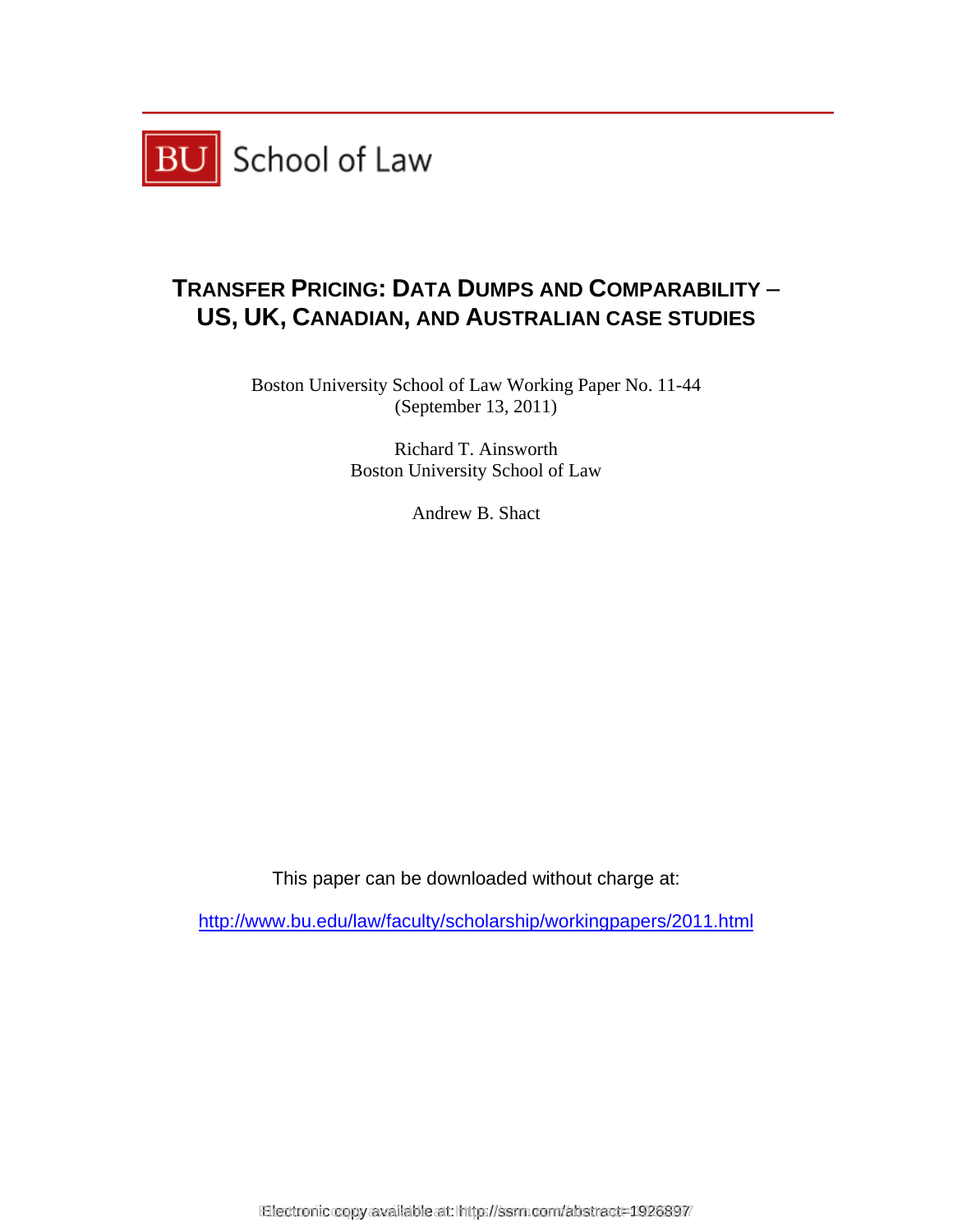## TRANSFER PRICING: DATA DUMPS AND COMPARABILITY – US, UK, Canadian, and Australian case studies

Richard T. Ainsworth & Andrew B. Shact<sup>1</sup>

Comparability is the heart of transfer pricing. The OECD,  $2^{\circ}$  U.K.,  $3^{\circ}$  Canadian,  $4^{\circ}$ Australian<sup>5</sup> and U.S.<sup> $\delta$ </sup> transfer pricing rules all echo one another on how critically

 $\overline{a}$ 

*available at*: http://www.oecd.org/dataoecd/23/12/45763692.pdf <sup>3</sup>

As a result, where transfer pricing rule interpretations conflict or appear ambiguous, the statute itself states that the OECD materials take precedence to resolve them.

4 Canadian transfer pricing rules are found in the INCOME TAX ACT, R.S.C. 1985, §247 (Can.), with interpretive guidance in Information Circular 87-2R (September 27, 1999). The Information Circular expressly follows the 1995 OECD *Guidelines*. The Tax Court of Canada adopted the 1995 OECD *Guidelines* in *GlaxoSmithKline Inc., v. The Queen*, 2008 TCC 324, ¶¶59-65 (May 30, 2008). It is not clear if Canada will follow the 2010 revisions to the OECD *Guidelines,* even though that is the assumption of tax advisors based in part on Canada's past practices and the placement of a CRA official as the chair of the OECD Working Party 9. [Ernst & Young, *Tax Alert*, 2010 Issue No. 28 (August 23, 2010) at 3.] 5 <sup>5</sup> INCOME TAX ASSESSMENT ACT 1936, §136AD (Aust.); TR 97/20  $\P$  $2.1$  & 2.2 (emphasis added):

Conceptually, the arm's length principle requires a calculation of the taxable income that might reasonably be expected if the parties were dealing at arm's length with one another. It does this by contrasting the choices made and the outcomes achieved by the taxpayer with those that would have resulted from the interaction of the forces of supply and demand in a *comparable open market*, or from negotiating among *comparable independent parties* in more complex settings. In effect, this uses the open market results or the behavior of the independent parties dealing at arm's length with each other as a benchmark.

The *concept of comparability* is therefore central to the application of the arm's length

principle.<br><sup>6</sup> United States, Treas. Reg. §1.482-1(b)(1) (emphasis added)

In determining the true taxable income of a controlled taxpayer, the standard to be applied in every case is that of a taxpayer dealing at arm's length with an uncontrolled taxpayer. A controlled transaction meets the arm's length standard if the results of the transaction are consistent with the results that would have been realized if uncontrolled taxpayers had engaged in the same transaction under the same circumstances (arm's length result). However, because identical transactions can rarely be located, whether a transaction produces an arm's length result generally will be determined by reference to the results of *comparable transactions under comparable circumstances*.

<sup>&</sup>lt;sup>1</sup> Biographical info.

<sup>2</sup> Organization of Economic Cooperation and Development, *Transfer Pricing Guidelines for Multinational Enterprises and Tax Administrations* (Review of Comparability and of Profit Methods: Revision of Chapters I-III of the Transfer Pricing Guidelines) ¶1.33 (July 22, 2010)

To be comparable means that none of the differences (if any) between the situations being compared could materially affect the condition being examined in the methodology (*e.g.* price or margin), or that reasonably accurate adjustments can be made to eliminate the effect of any such differences.

 $3$  The United Kingdom closely follows the OECD. The U.K.'s transfer pricing rules are found in Schedule 28AA of the Income and Corporate Tax Act, 1988. Paragraph 2 indicates that Sch. 28AA is to be construed in a manner consistent with:

the expression of the arm's length principle in Article 9 of the OECD Model Tax Convention on Income and on Capital and the OECD Transfer Pricing Guidelines for Multinational Enterprises and Tax Administrations.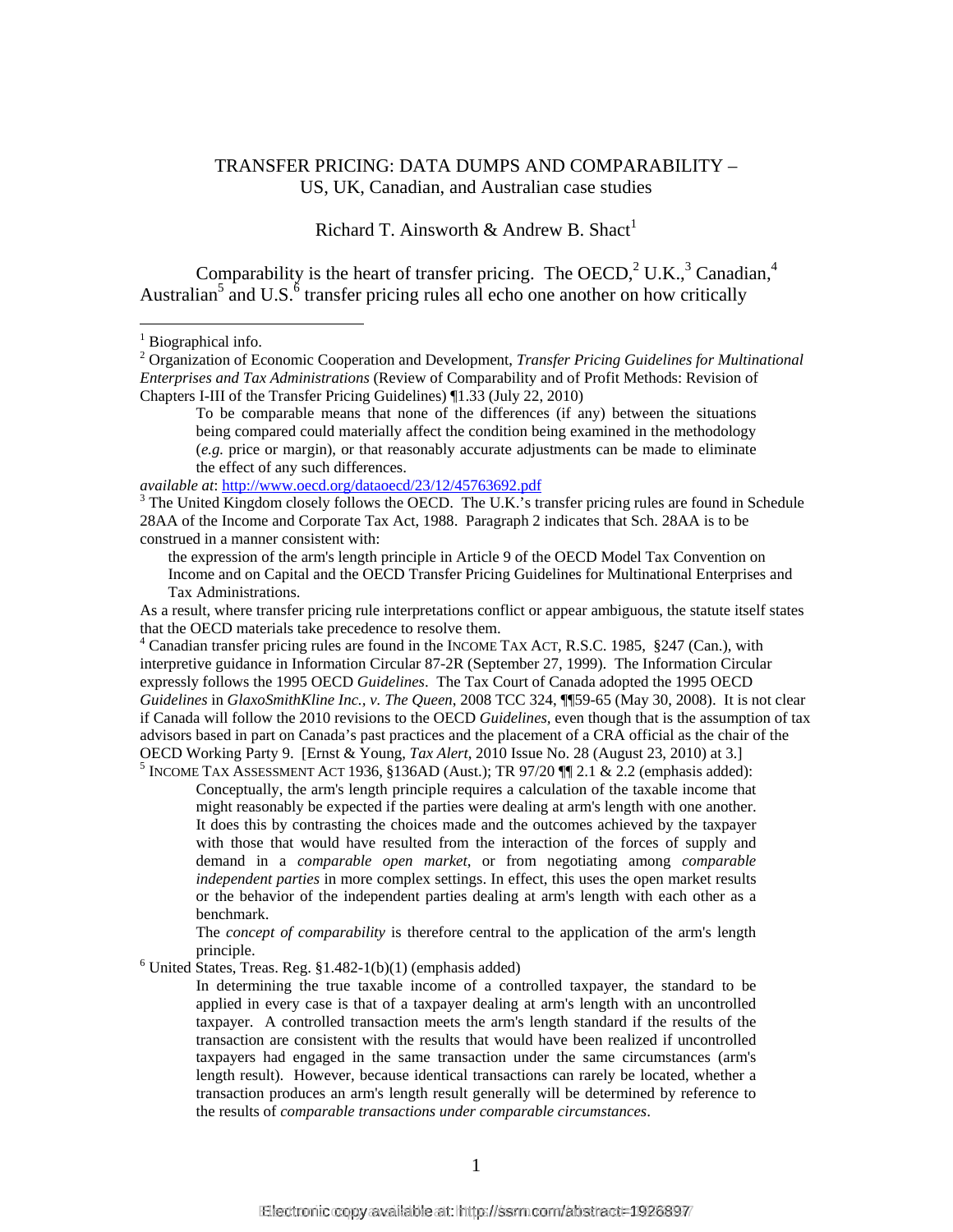important the comparability analysis is. Performing this analysis and *proving* comparability, however, is a demanding exercise.

What makes the proving comparability so difficult is that the analysis is two sided. Both controlled and uncontrolled transactions must be thoroughly analyzed. Just as much effort needs to be applied to determine the functions, contract terms, risks and the economic conditions for the unrelated party comparables as is spent on analyzing the related parties (taxpayers).

But there is more to this equation. On the "comparables side", there are not one but two steps. First a comparables search is needed. Then the search result differences must be carefully scrutinized and adjust for differences if they are material.<sup>7</sup> As the OECD's *Guidelines* (2010) indicate:

By definition, a comparison implies examining two terms: the controlled transaction under review and the uncontrolled transactions that are regarded as potentially comparable. The *search* for comparables is only part of the comparability analysis. It should be neither confused with nor separated from the comparability analysis. The search for information on potentially comparable uncontrolled transactions and the process of *identifying* comparables is dependent upon prior analysis of the taxpayer's controlled transaction and of the relevant comparability factors (see paragraphs  $1.38-1.63$ ).<sup>8</sup>

Case law has always demanded this balanced or dual comparability analysis. While this requirement has been implicit in the Internal Revenue Service regulations, it recently it has become more explicit. The 2010 revisions to the OECD *Guidelines* contain similar language reflecting this change.

The OECD has become critical of *database dumps,* extensive automated financial database searches for *potential comparables* that are then *dumped on* (or presented to) tax authorities as-they-are. This is problematic because the search is being offered as a substitute for meaningful analysis. There is also anecdotal evidence that this *data dumping* has become a common practice.<sup>9</sup>

 $<sup>7</sup>$  Adjustments are normally made to the unrelated (independent or referent) parties rather than related</sup> parties. Under OECD rules making related party adjustments implicates OECD Model Treaty Article 9(1). Doing so means the transfer pricing analysis is not performed on the *real transactions* but rather on *hypothetical ones*. *See also*: Treas. Reg. §1.482-1(d)(2) which states the same general rule. This is different from isolating (separating) a transaction from a related parties' other transactions. Separation is appropriate, provided this process does not remove from consideration elements that have a material effect on prices. In such case, aggregating transactions is required. *See: infra* note 112 and related text. This was a problem in the *Roche Products Pty. Ltd v. Commissioner (Australia)* and the *GlaxoSmithKline v. The Queen* cases considered herein. 8

 $\sqrt[8]{\text{OECD}}$  *Guidelines* (2010) *supra* note 2, at [3.1 (emphasis added).

<sup>&</sup>lt;sup>9</sup> For example, Dr. Deloris Wright, an economist and frequent expert witness in transfer pricing cases observes:

Many of the [CPM] studies that cross the author's desk take a "database dump" approach to the selection of comparables. In these cases, no reasonable person could argue that the companies selected are comparable to the tested party, unless the sole search criterion is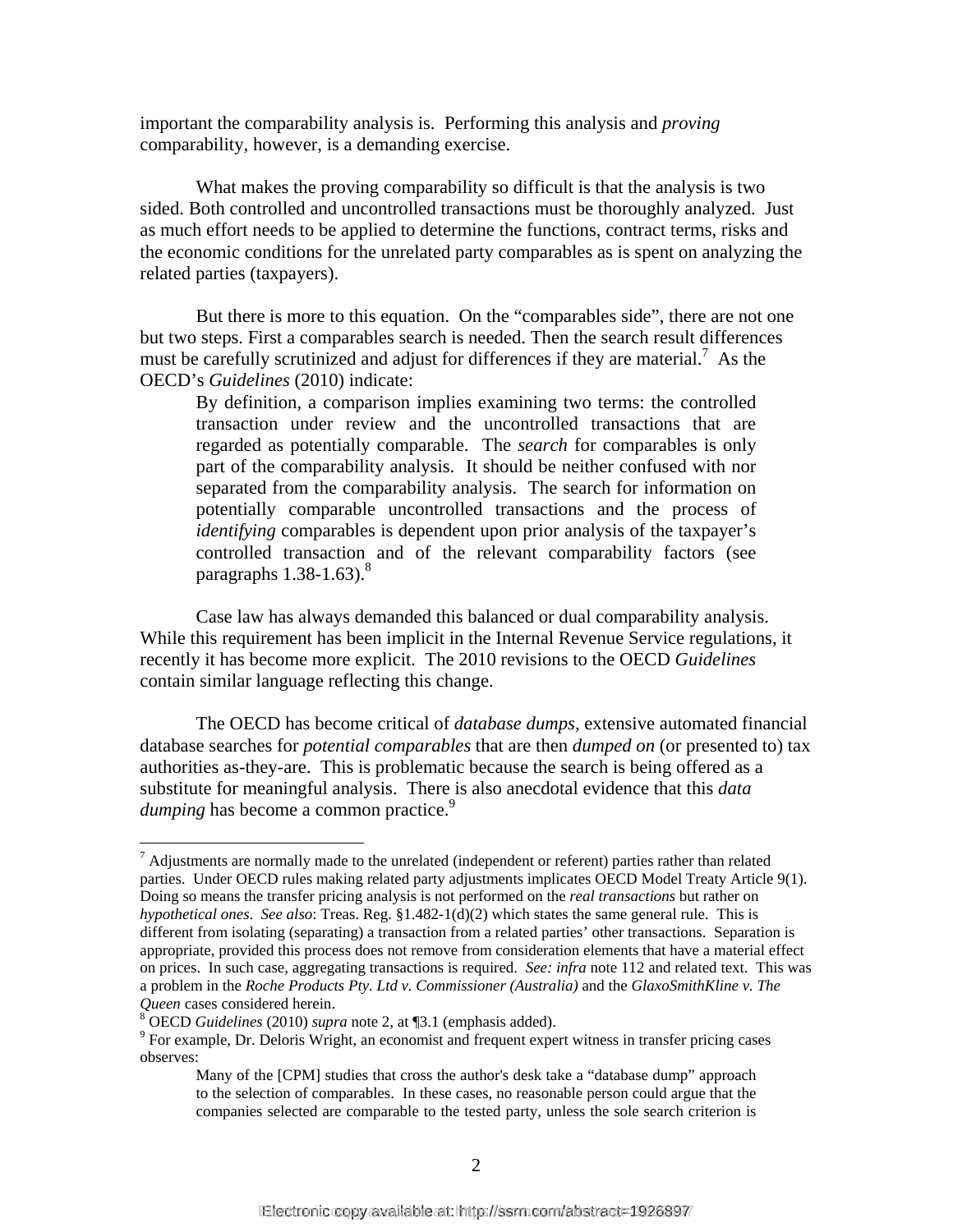Some jurisdictions, like New Zealand, have challenged this practice<sup>10</sup> while other jurisdictions, like the US, appear more accepting. Thus, what may pass for comparability in the US may not be acceptable in N.Z. or other jurisdictions. This creates difficulties for firms relying on the same transfer pricing study for both US and foreign filings.

The *database dump* itself, no matter how well the screens or how carefully crafted the filters, never provides solid *proof* that comparables have been found. At best, the screens and filters provide rough-hewn results. Solid proof requires an entity level analysis that:

- (a) Identifies differences between the controlled and uncontrolled parties
- (b) Assesses the materiality for each difference and if the differences are material, then
- (c) Specifies the adjustments needed to bring the uncontrolled parties into alignment with the controlled parties

Case law requires this process because Judges demand proof as to comparability. The place where jurisdictions differ is in how they answer the next question: What happens when adjustment are not or cannot be made after material differences have been identified? If one jurisdiction accepts search results as comparable (albeit with reduced reliability)<sup>11</sup> while another rejects them as incomparable<sup>12</sup>, then it becomes important for an enterprise to further support its pricing study with a profit split. The only workable method that does not require comparables is a profit split and this is where an audit will likely go if all proposed comparables are rejected.

 that the comparable companies operate a business. Proper selection of comparables is a time-consuming, difficult challenge, but a necessary one, if the results are to be useful in planning, audit defense, or/and APA negotiation.

10 New Zealand Inland Revenue, TRANSFER PRICING PRACTICE ISSUES, *Comparables* (December 1, 2010) *available at*: http://www.ird.govt.nz/transfer-pricing/practice/transfer-pricing-practice-comparables.html

**Industry data dumps don't work** 

The best comparables are those that exhibit key economic characteristics closest to the targeted company or transaction. Our policy guidelines require the consistent use of one or more reliable comparables. "Industry data dumps" are not acceptable, even if additional statistical analysis is provided using various measures of central tendency (such as inter-quartile ranges, medians and averages). Statistical tools may to some extent enhance the reliability of data carefully selected, but cannot enhance inappropriately selected comparables. Regression analysis too, is only as good as the robustness of the model employed, the underlying assumptions and the data input.<br>See also: Canadian Revenue Authority, Information Circular 87-2R (September 27, 1999) at ¶111.

<sup>11</sup> This is the US position. *See:* Treas. Reg. §1.481-1(d)(2).<br><sup>12</sup> This is the OECD position. *See:* Organization of Economic Cooperation and Development, *Transfer* 

*Pricing Guidelines for Multinational Enterprises and Tax Administrations* (July 1995) ¶¶1.15 & 1.16.

Often, the database dump approach also results in a transfer pricing range from negative infinity to positive infinity. Even when this is narrowed to the inter-quartile range, it is virtually meaningless and does not assist the lawyers and accountants who must use the information.

Deloris R. Wright, *Certain Issues in the Use of Profit-based Methods*, 10 Geo. Mason L. Rev. 895, 905 (2002).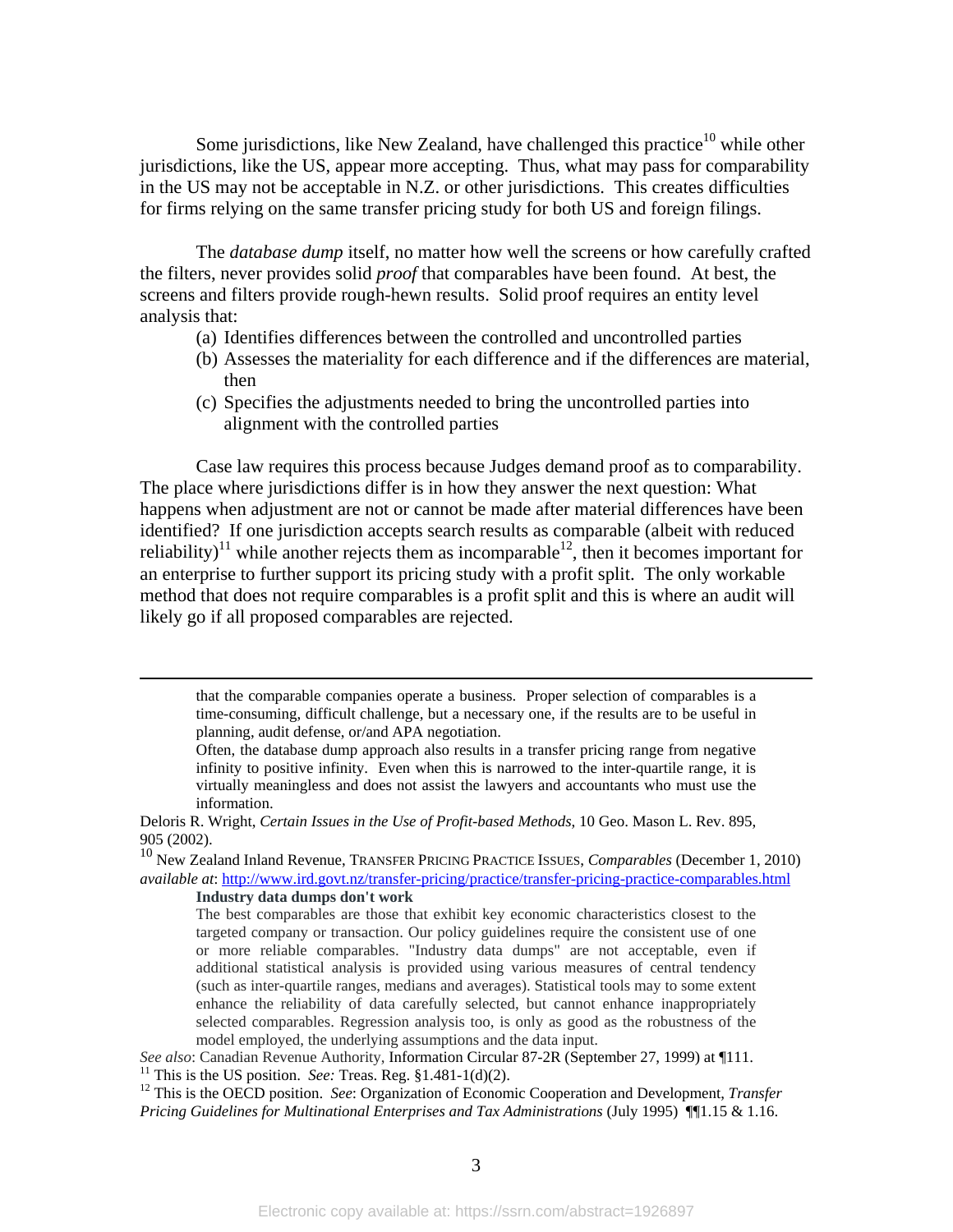This paper considers a sequence in US and Australian tax cases where arguments based heavily on *database search* results were involved. Observations are then extended to Canada and the UK that have not yet heard precisely similar cases. Because, however, Canada and the UK follow the OECD *Guidelines* they would more likely than not follow the Australian rather than the American lead when faced with determining what value if any to accord a *database dump.*

Six cases are considered: *E.I. DuPont de Nemours and Company v. United States*, <sup>13</sup> *Seagate Technology, Inc. v. Commissioner*, <sup>14</sup> *Westreco, Inc. v. Commissioner,*<sup>15</sup> *Roche Products Pty. Ltd v. Commissioner (Australia),*<sup>16</sup> *GlaxoSmithKline v. The Queen,*<sup>17</sup> and *DSG Retail v. HMRC*. 18

## **(1)** *DuPont (1978)*

*DuPont* is both an early and an unusual *database dump* case. The comprehensive financial database searches in *DuPont* pre-date modern search engines and digitized financial databases. The *DuPont* search was a time consuming manual search. In addition, *DuPont* is probably the only case where a one party's *search* (the IRS) results in the other party's *dump* (DuPont).

#### *Background*

DuPont was the world's largest chemical company when the case arose. The Company was seeing a decrease in US sales and a significant increase in both volume and margins on exports. As a result, the European Common Market<sup>19</sup> presented both an opportunity for greater sales and margins and a threat that DuPont might be locked out.20

DuPont decided to establish Swiss based subsidiary operations that would be both integral to the US company and complement its existing independent distributor network. Therefore, this Swiss subsidiary was to be more than a mere sales entity. DuPont's success had always been its technical sales service and its indirect sales support. These services and wholesaling product was what the newly formed Swiss subsidiary would provide in Europe. $21$ 

DuPont intentionally located its subsidiary in a low tax jurisdiction.<sup>22</sup> The long term plan was to use low taxed profits generated in Switzerland, sheltered from US income tax, to finance its European expansion.<sup>23</sup> As a result, DuPont de Nemours International S. A. (DISA) was established in 1959 and intercompany pricing was set to

<sup>&</sup>lt;sup>13</sup> *DuPont*, 1978 WL 3449 (Ct. Cl. Trial Div.); 608 F.2d 445 (1979).<br><sup>14</sup> 102 T.C. 149 (1994).

<sup>&</sup>lt;sup>15</sup> *Westreco*, T.C. Memo 1992-561.<br><sup>16</sup> [2008] ATA 639

<sup>&</sup>lt;sup>17</sup> 2008 TCC 324 (2008); 2010 FCA 201 (2010)

<sup>&</sup>lt;sup>18</sup> [2009] SC 3056; TC 00001 (March 31, 2009).

<sup>&</sup>lt;sup>19</sup> Established under the Treaty of Rome in 1957

<sup>&</sup>lt;sup>20</sup> *DuPont*, 1978 WL 3449 (Ct. Cl. Trial Div.) at \*4 - \*5.<br><sup>21</sup> *Id.*, at \*2.<br><sup>22</sup> *Id.*, at \*9.<br><sup>23</sup> *Id.*, at \*6.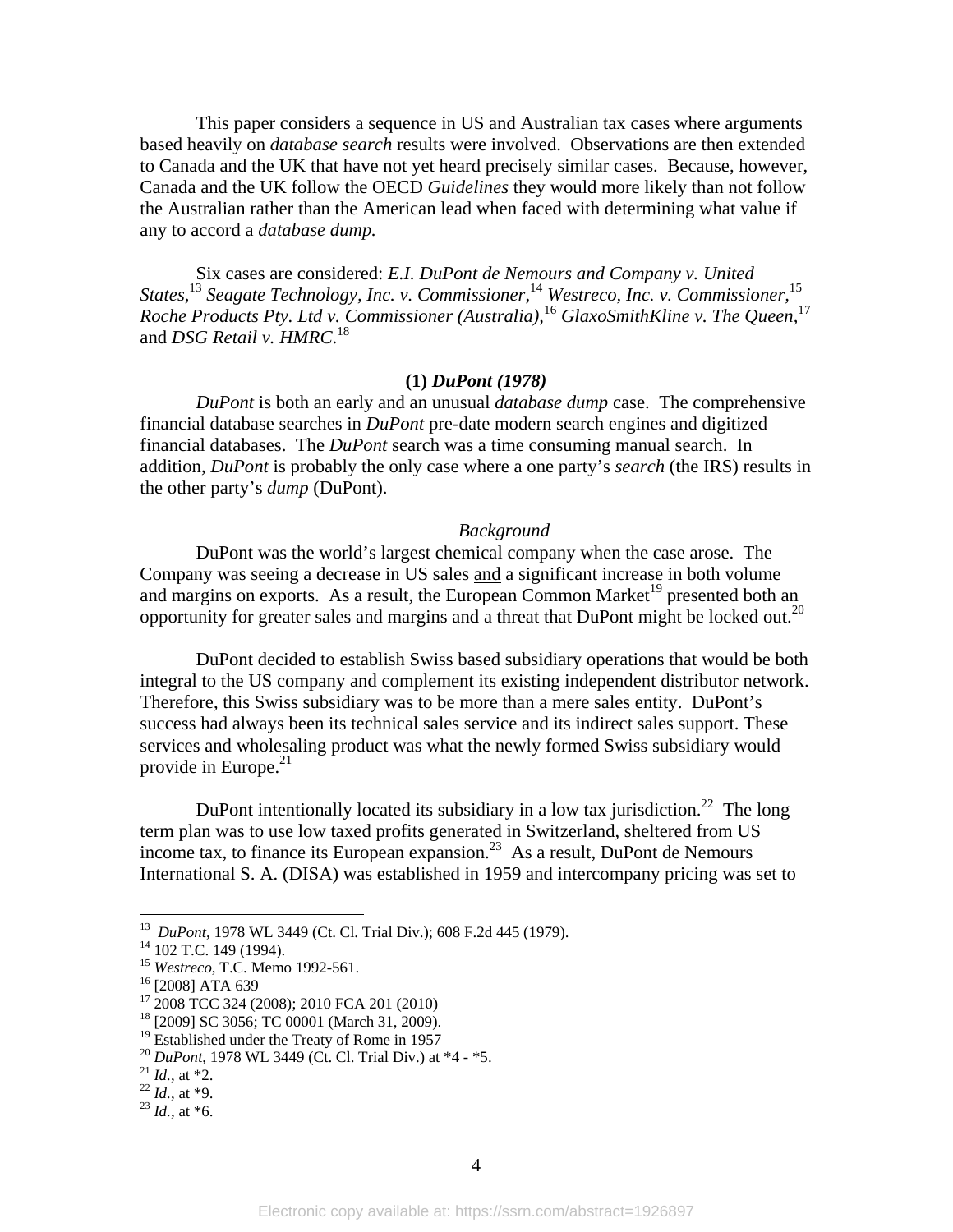split US and Swiss profits on a  $25:75$  ratio.<sup>24</sup> In addition, the pricing formula guaranteed the Swiss company profits so that it would never incur losses on any transaction.<sup>25</sup>

#### *DuPont's Deficiency*

In the statutory notice, the IRS determined deficiencies for tax years 1959 and 1960. In the notice DISA was treated as a distributor and applied a modified resale price method<sup>26</sup>, even though the results were calculated differently in 1959<sup>27</sup> and 1960.<sup>28</sup> When trial started, the IRS had also completed additional audits through 1967. Similar adjustments were proposed for those years and the same calculation method applied as in the 1960 determination.<sup>29</sup>

## *DuPont's Pricing Defense*

DuPont relied on three experts to defend the pricing used on its return<sup>30</sup>. Each expert attributing 50 percent of net profits on sales flowing through DISA as appropriate based on DISA's marketing function's efforts.

Under cross-examination, however, all three DuPont experts admitted that their opinions assumed that DISA took on normal entrepreneurial risks. Each expert was then made aware that DuPont guaranteed that DISA would be (a) shielded from operational risk of loss and (b) protected from contract termination risk. Each expert then revised his opinion and their net profit allocation estimates fell from 50 percent to  $10 - 20$  percent.

The trial judge subsequently rejected each DuPont experts' opinion because they provided no analysis as to how they adjusted for this material difference in risk, despite their agreement that the difference in risk was material. It had a definite and significant effect on price. $31$ 

<sup>28</sup> The margin in 1960 is based on a statistical compilation of US wholesalers.

This calculation was made by computing the average ratio of net profits to sales for all United States wholesalers of drugs, chemicals and allied products … that had reportable taxable income on their United States corporation income tax returns … as compiled by the Statistics Division of the Internal Revenue Service and recorded in the Source Book of Statistics of Income.

*Id.*, at \*25, at ¶16.<br><sup>29</sup> *Id.*, at \*25, at ¶16.

 $^{24}$  *Id.*, at \*13.

<sup>&</sup>lt;sup>25</sup> *Id.*, at \*13. <sup>26</sup> The Court recognizes this as a "fourth method" *DuPont*, 608 F.2d 445, 456, n. 28. <sup>27</sup> The margin in 1959 is based on a discount to DISA on its purchases from DuPont.

The discount resulted from the application to DISA of ratios of DuPont's total selling expenses (exclusive of advertising) and total administrative expenses to DuPont's total sales on a departmental basis. This discount of 5.65 percent was then applied to DISA's actual 1959 net sales less commissions to sales representatives ... *Id.*, at \*25, at ¶15.

<sup>&</sup>lt;sup>30</sup> The experts were Professor Robert B. Stobaugh, Jr. (Harvard Business School), Dr. Stanley Miller (former professor at Harvard Business School and currently a business consultant in London), and Mr. Martin Bower (director at McKinsey & Company). Stobaugh's opinion was based on his academic experience; Miller's opinion was based on a joint venture between Haloid (Xerox) and J. Arthur Rank that he worked with; Bower's opinion was based on his consulting practice at McKinsey. *Id.*, at \*78 - \*82. <sup>31</sup> *Id.*, at \*25, at ¶19.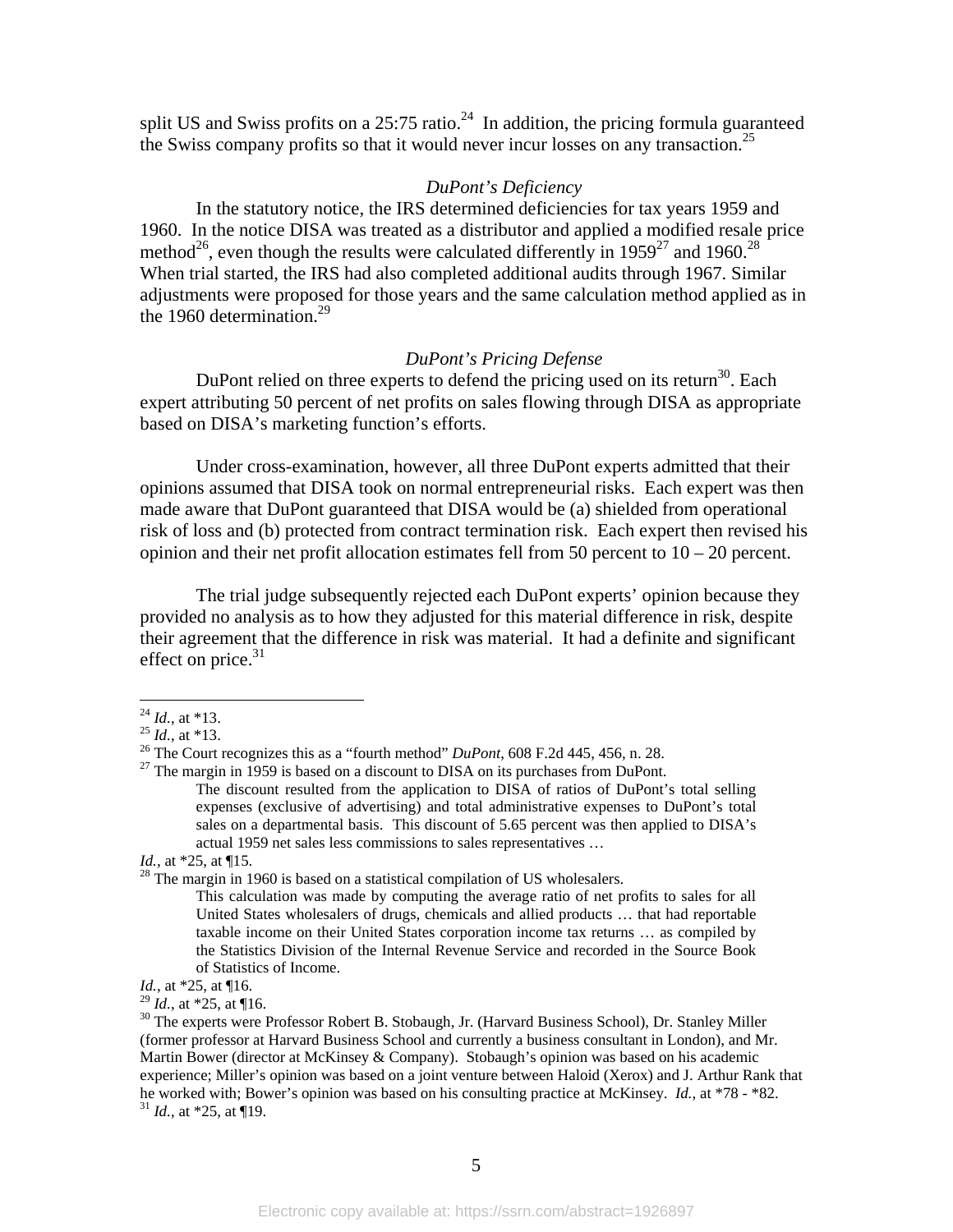## *The Database Search*

Neither DuPont nor its experts conducted a financial database search while the IRS did. Their search results became a critical element in both party's argument before the Court.

The IRS started their review with all publicly traded companies required to register and file their financial statements with the SEC. Three filters were then applied to narrow the results. The Court agreed that the 32 firms selected had "general functional similarity $^{32}$  with DISA. The trial court noted:

Independent of Dr. Berry [the IRS expert], defendant [IRS] caused a random compilation to be made of publicly-held firms believed to fall in any of the three categories mentioned [by Dr. Berry, i.e., management consulting firms, advertising agencies, and distributors operating in the US]. Reference was then made to the public files of the Securities and Exchange Commission in an attempt to obtain pertinent financial and operational data relative to these companies. … Some firms were discarded because their 10K filings disclosed that in fact their business did not fall predominantly within one of the three categories. Most were eliminated because they had not been subject to Form 10K filing requirements for a sufficient period of time to constitute a representative period. With exclusions made only for these reasons, the roster was reduced to 32 companies<sup>33</sup>.

#### *DuPont's Use - IRS database search*

The 32 companies selected included 6 management consulting firms, 5 advertising agencies and 21 distributors. The *distributors* were considered the "most functionally comparable to  $DISA$ .<sup>34</sup>

DuPont selected all 21 distributors and further refined the IRS search. Fifteen companies were removed, leaving it with the 6 distributors that "most closely" resembled DISA. DuPont then argued that these companies were *comparables* and that their markup percentages verified the appropriate DuPont / DISA pricing under a resale price methodology. $35$ 

#### *Dr. Berry's Use - IRS database search*

The IRS expert, Professor Charles Berry, also used the 32 firms the IRS identified in their database search. Rather than using them to determine an arm's length price for the DuPont / DISA transactions, Professor Berry used them to support the original Statutory Notice of Determination's validity. Dr. Berry did not consider the 32 firms to

<sup>&</sup>lt;sup>32</sup> *DuPont*, 608 F.2d 445, 452, n. 16 (1979).<br><sup>33</sup> *DuPont*, 1978 WL 3449 (Ct. Cl. Trial Div.) at \*98, at ¶118.<br><sup>34</sup> *Id.*, at \*101, at ¶123.<br><sup>35</sup> The markup percentages were 38%, 33%, 26%, 23%, 20.5% and 19.5%. DISA's point (26%). *DuPont*, 608 F.2d 445, 452, n. 16.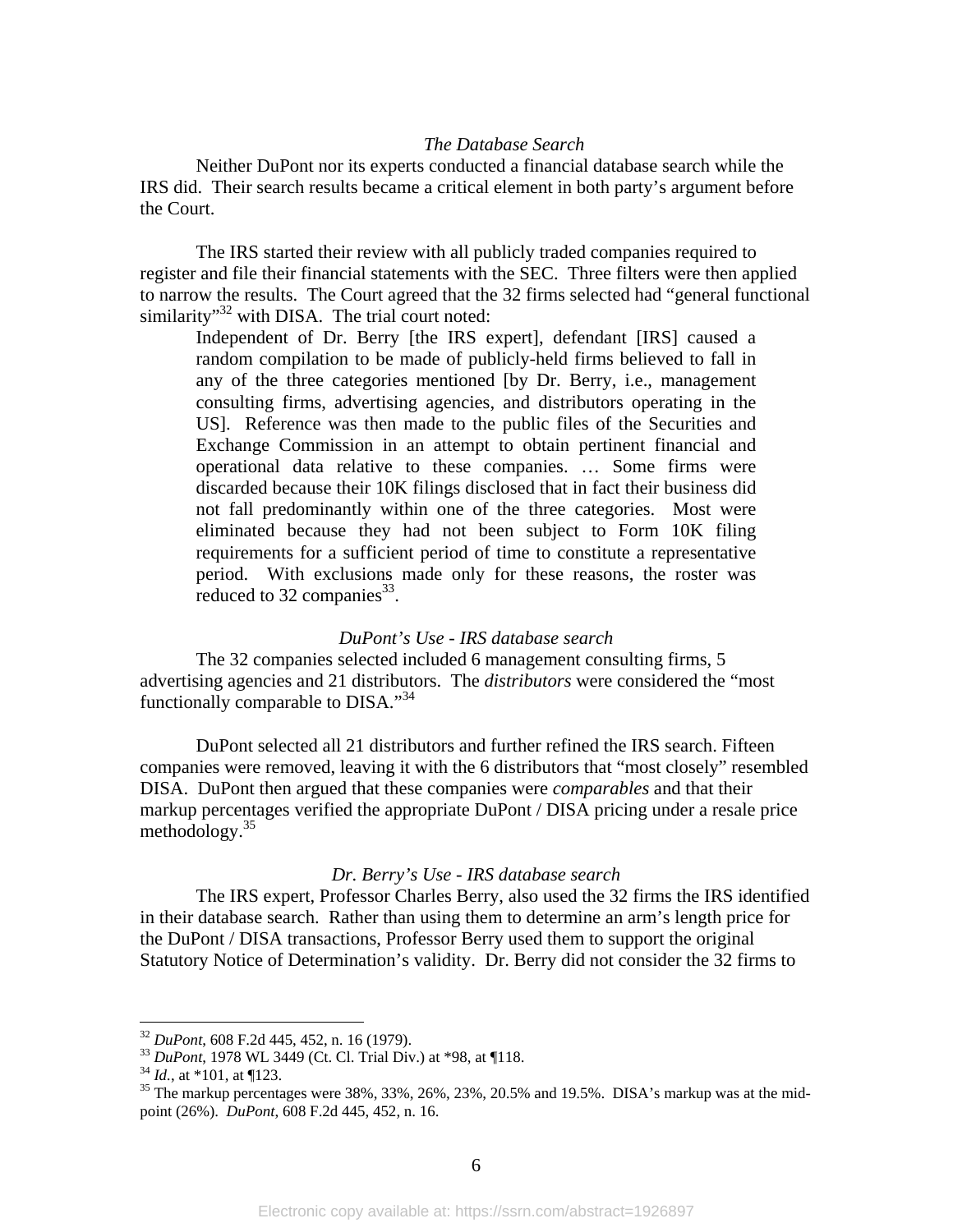be *comparables* in the sense employed in the regulations<sup>36</sup> nor did he use them to advance a specific transfer pricing methodology.<sup>37</sup>

Applying an average gross income / total cost ratio to the 6 management consulting firms (108.3%), 5 advertising firms (123.9%), and 21 distributors (129.3%), Dr. Berry demonstrated that the original IRS allocation brought DISA's extraordinary 336% and 397.1% ratios much closer to the results expected from a company like DISA (108.6% and 179.3%).

 Both the trial judge and the full Court of Claims strongly embraced Professor Berry's core analytical point. If a service provider like DISA also functions as a distributor, its gross profit level cannot be compared with other service provider / distributors if significant service based selling expenses are reportable as operational expenses. This is true because DuPont rather than DISA is bearing the cost for those operational expenses.

[W]e agree with the trial judge and defendant's expert that, in general, what a business spends to provide services is a reasonable indication of the magnitude of those services, and because plaintiff has not rebutted that normal presumption in this case, we cannot view these six companies as having made resales similar to DISA's. They may have made gross profits comparable to DISA's but their selling costs, reflecting the greater scale of their services or efforts, were much higher in each instance. $38$ 

 This point is driven home when the court applied Professor Berry's ratios to the six DuPont selected distributors from the IRS database search. When considered from the "markup percentages" perspective, DISA was squarely at the range mid-point for these companies.<sup>39</sup> Under Professor Berry's analysis, however, DISA is a remote outlier and the reason for this difference is clear. DuPont, rather than DISA bears the cost for most DISA's service based selling expenses.40

#### *Database Searches Provide Results, Not Comparables*

DuPont assumed that the IRS search found *comparables*, but it did not.<sup>41</sup> Neither the IRS during its search or through its expert Dr. Berry nor DuPont itself provided the Court with any comparability analysis. The 32 firms were *not* comparables.

Beyond the most general showing that this group [of distributors], like DISA, distributed manufactured goods, there is nothing in the record showing the degree of similarity called for by the regulation. No data

 $36$  Id.

<sup>36</sup> *Id.* <sup>37</sup> *DuPont*, 1978 WL 3449 (Ct. Cl. Trial Div.) at \*97. 38 *Id.*, at 452.

 $^{40}$  *Id.* at 452. When operating expenses are taken as a percent of net sales, the six distributors report 27.5%, 20.5%, 20.5%, 20.0%, 16.0% and 11.5%. DISA reports 6.7% (or 7.1%). The trial court calculated DISA's

 $41$  DuPont argued that by performing the search and offering it in evidence, the IRS conceded that the 32 selected firms were *comparables*. The IRS objected, and the court agreed with the IRS. *DuPont*, 608 F.2d 445, 452, n. 16.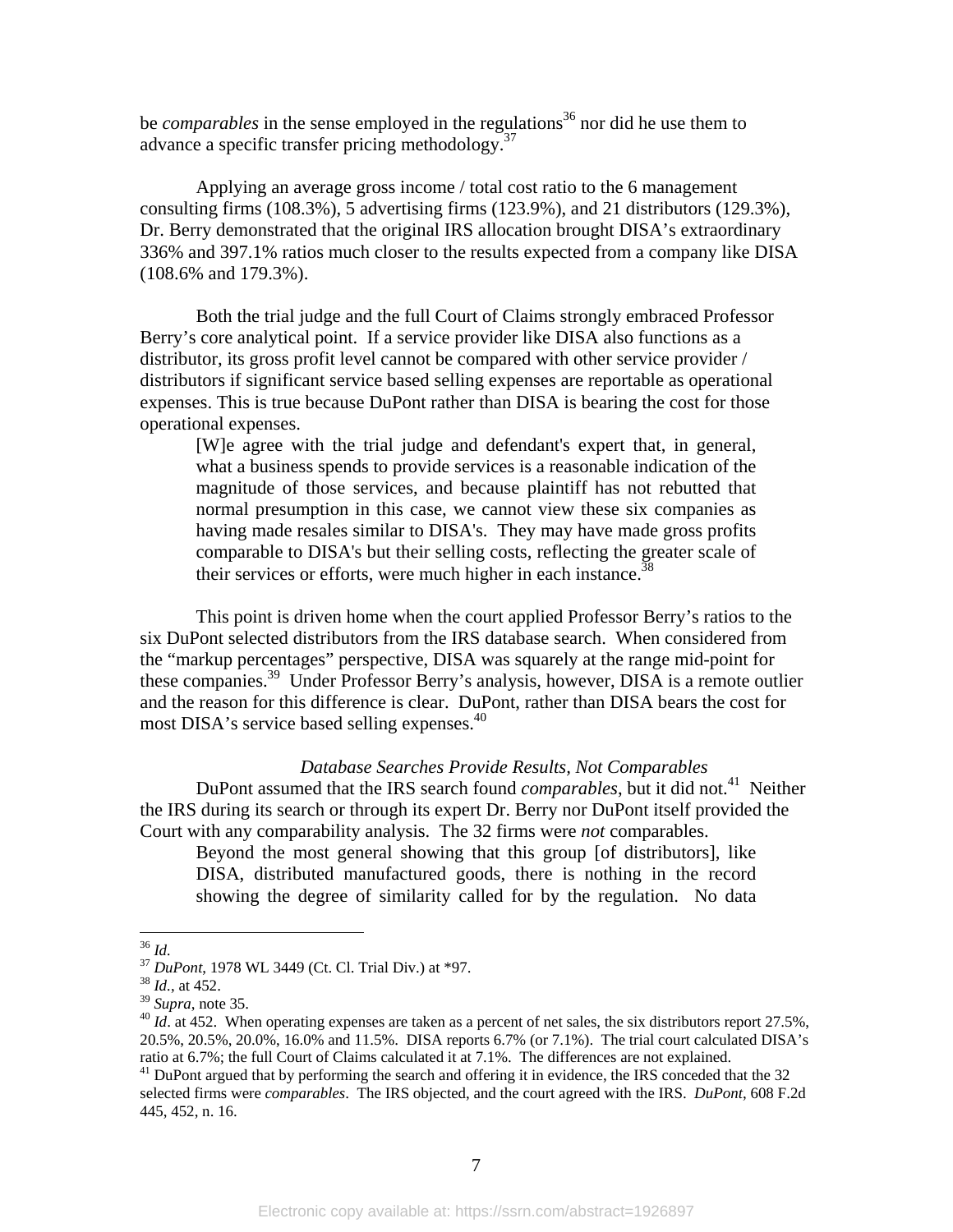exist to establish similarity of products (with associated marketing costs), comparability of functions, or parallel geographic (and economic) market conditions.42

 Without performing a comparability analysis on the IRS search results, DuPont's presentation to the Court was a classic *database dump*. This dump occurred before modern technology existed where on-line databases could use powerful engines to search and filter significant data in just a few moments. Despite this limitation, the results were the same as they would be today. The courts rejected *database dumps* masquerading as comparables.

In addition, the US Treasury Regulations in place at the time compelled rejection. Adjustments were mandated, rather than optional<sup>43</sup>, whenever material differences between controlled and uncontrolled parties have a definite and reasonably ascertainable effect on price. DuPont made no adjustments for operating expenses or risks. The need for adjustment was very clear with respect to risk. As the trial court noted:

Evidence offered by plaintiff's own experts in this case specifically identified exposure to such entrepreneurial risks as the risk of operating loss as a circumstance that has a definite and reasonably ascertainable effect on price. Findings 102, & 103.

It is not suggested and it does not appear that any of the 32 entities evaluated by Dr. Berry bore any less than all of the risks of loss or failure normally associated with the conduct of an independent, profit-making enterprise. By virtue of its pricing and other arrangements with plaintiff, DISA was not subject to those risks. Findings 78-80, 82,  $\&84.44$ 

*DuPont* was decided on the presumptive correctness in the statutory notice.<sup>45</sup> The taxpayer could not prevail with its resale price method because the *potential comparables* identified in the IRS database search differed materially from the controlled parties. The differences affected price, adjustments were required, and no adjustments were made.

## **(2)** *Seagate (1994)*

*Seagate* presents a classic fact pattern where the comparable uncontrolled price  $(CUP)$  studies<sup>46</sup> should have been used to resolve the transfer pricing questions. Here,

 $42$  *Id.*, at 451.

<sup>&</sup>lt;sup>43</sup> Treas. Reg. §1.482-2(e)(3)(ix) (1968) (available among other places as an appendix in *DuPont*, 608 F.2d 445, 460) (emphasis added).

In determining an arm's length price appropriate adjustment *must be made* to reflect any material differences between the uncontrolled purchases and resales used as the basis for the calculation of the appropriate markup percentage and the resales of property involved in the controlled sale. The differences referred to in this subdivision are those differences in functions or circumstances which have a definite and reasonably ascertainable effect on price. 44 *DuPont*, 1978 WL 3449 (Ct. Cl. Trial Div.) at \*101, at ¶124. 45 *DuPont*, 608 F.2d 445, 461 (Judge Nichols, concurring). 46 *Seagate*, 102 T.C. 149, 239 (1994). The court notes: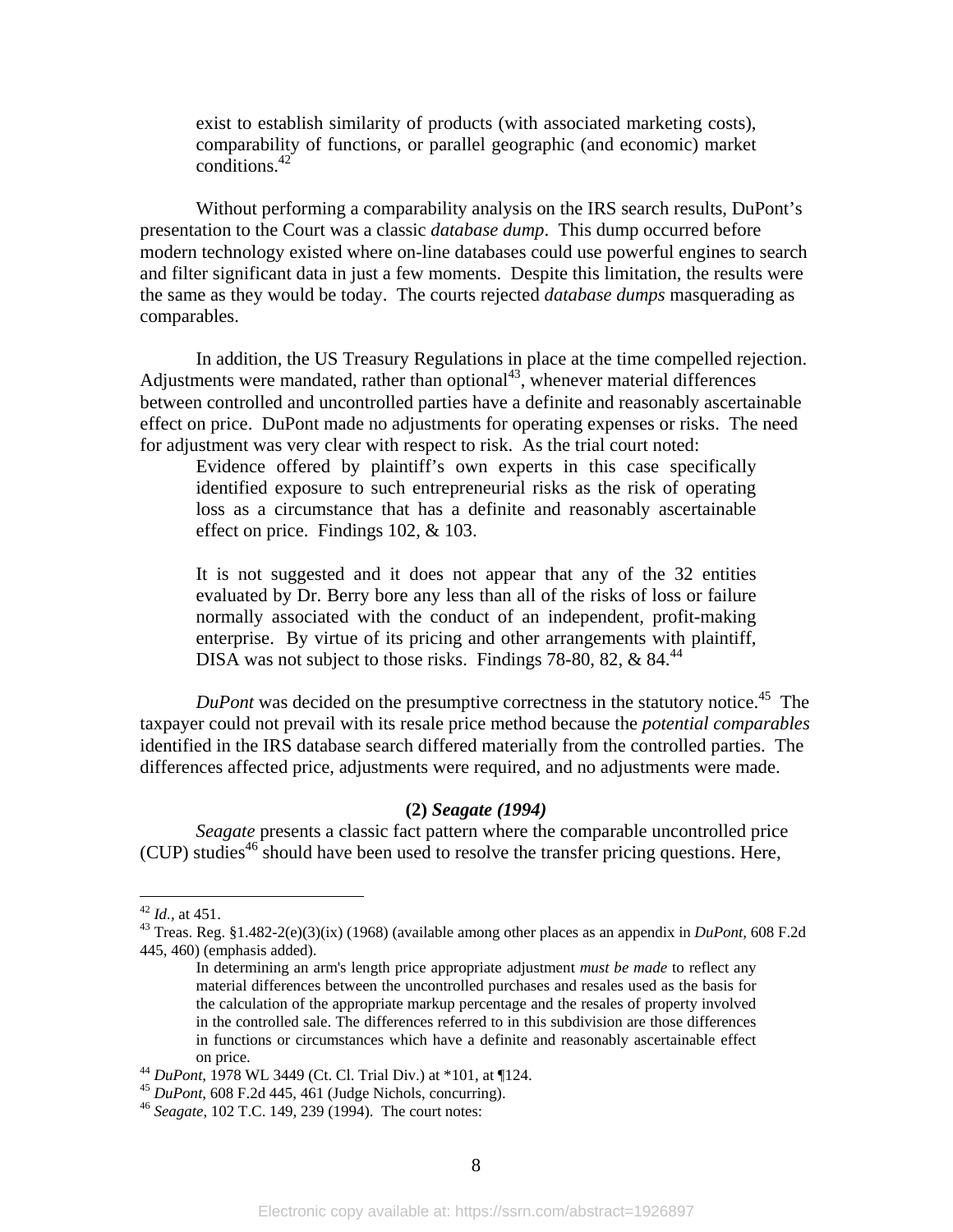both the government and taxpayer representatives sought "simpler" solutions for reasons having to do with adequate taxpayer records and difficulties in reconstructing records after the fact. Unfortunately, however, these solutions did not work. On most issues, the court was left with a record where its decision was based on its "best estimate."<sup>47</sup>

The IRS used a database search in part of its case.<sup>48</sup> The search was designed to find a gross margin that would determine an arms length price under a resale price method for completed disk drives Seagate Singapore sold to Seagate Scotts Valley. The IRS's method was rejected because it only offered the court a *database search*. It did not *prove* that the search results had uncovered comparable companies. The court believed that numerous adjustments were needed to arrive at what were considered comparables. The IRS did not make them and the court did not have the record to make them on its own.

#### *Background*

Seagate Scotts Valley was a leading US computer hard disk drives and component parts manufacturer. Seagate sold 15 disk drive models to a wide ranging OEMs and distributors.

Prior to establishing Seagate Singapore, all disk drive manufacturing occurred in California. On July 30, 1982 a wholly owned subsidiary was established in Singapore to manufacturing high volume, low-end commodity disk drives. Market prices were falling rapidly and market competition was intense. Seagate was searching for a way to further reduce costs by utilizing a 10-year tax holiday in Singapore.

Once established, the Singapore subsidiary grew rapidly. Volumes increased from 125,919 units in 1984 to 3,413,463 in 1987. Beginning with 50 employees, Seagate became Singapore's second largest employer in 1987 with 8,067 workers. Beginning with component manufacturing in 1982, Seagate Singapore only one year later was also engaged in complete disk drive manufacture. Seagate Singapore sold either to Scotts Valley or to independent parties that placed orders through Scotts Valley. Internal CUPs were therefore potentially available in all product lines for all years.

 Initially, Seagate set intercompany prices at the standard cost to manufacture in the US. Transfer prices were later set at the standard cost to manufacture in Singapore plus a 25% markup.<sup>49</sup>

 Third party sales of disk drives were substantial in frequency and volume. Seagate Singapore sold the same disk drives models to Seagate Scotts Valley that it sold to third party customers. It would appear reasonable to conclude that the comparable uncontrolled price method should be appropriate for the instant case. The record, however, does not establish whether the circumstances surrounding any of the third party transactions were sufficiently similar to the circumstances involved in the controlled sales.<br><sup>47</sup> *Id.*, at 195 and 230.<br><sup>48</sup> There are nine separate transfer pricing issues in *Seagate*. Only the IRS argument involving

intercompany sales for completed disk drives involves a database search. <sup>49</sup> *Id.,* at 196.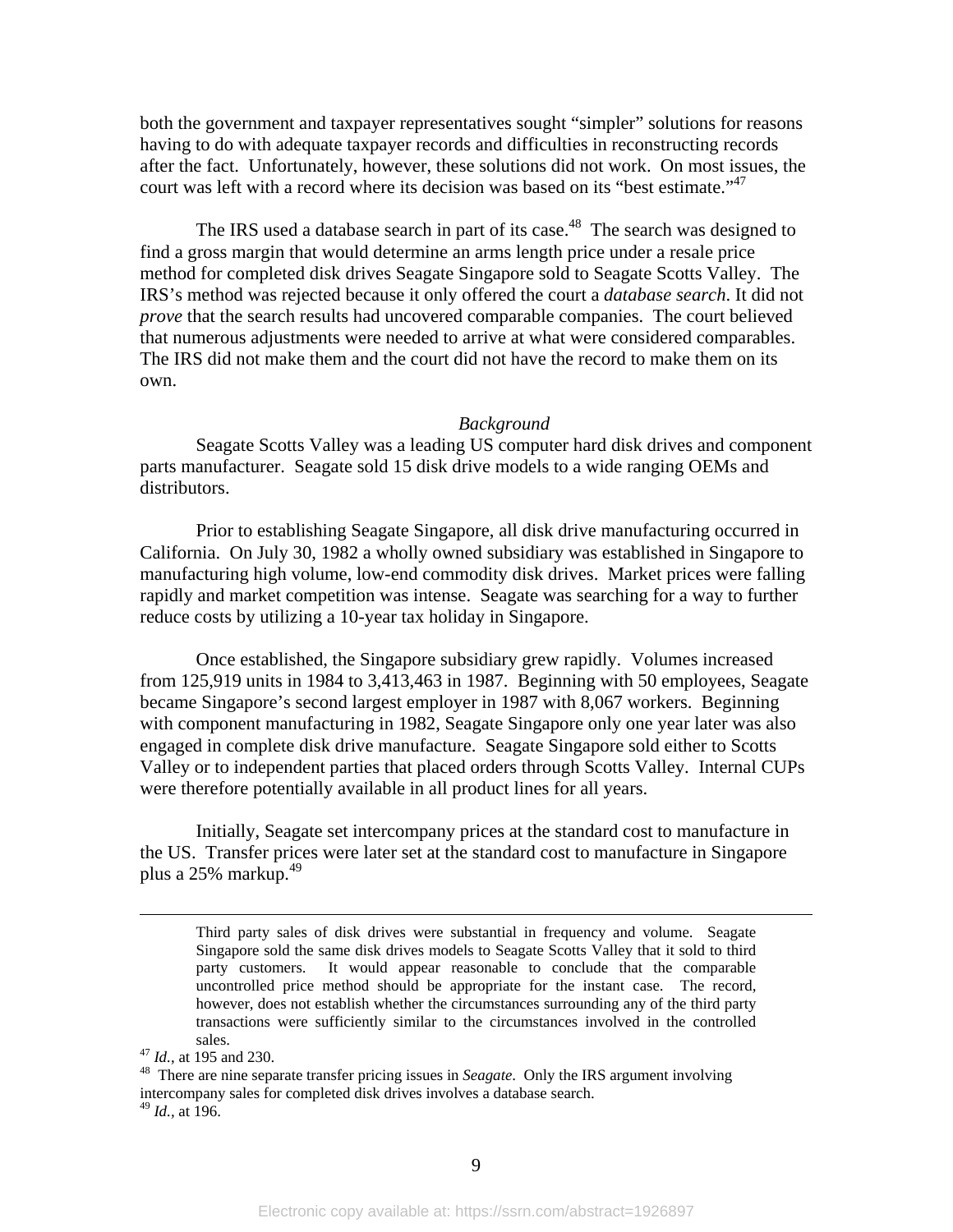## *Seagate's Deficiencies*

In the statutory notice, the price for *completed disk drives*<sup>50</sup> Seagate Singapore sold to Seagate Scotts Valley were set at a 20% discount from Seagate Scotts Valley's resale price to independent parties.<sup>51</sup>

The IRS had significant difficulty supporting this adjustment in their statutory notice. Given how the taxpayer's accounting records were kept, it was not possible for auditors to isolate the costs for Singapore manufactured drives sold to Seagate Scotts Valley from identical US manufactured ones sold directly into the market<sup>52</sup>. As a result rather than being able to cleanly determine the deficiency for completed disk drives, the IRS "backed into" it by aggregating this adjustment with a related adjustment for marketing services.<sup>53</sup> In the statutory notice, the "marketing services" adjustment was set at 20% of Seagate Singapore's "total adjusted sales".<sup>54</sup>

#### *Seagate's pricing defense*

Two expert witnesses defended Seagate's completed disk drive pricing. Dr. Gary E. Holdren prepared a CUP based pricing study in which he compared the prices and sale terms by disk drive model for disk drives Seagate Singapore sold to unrelated third parties and those sold to Seagate Scotts Valley<sup>55</sup>.

The court rejected Dr. Holdren's study because he did "… not establish that the circumstances involved in the uncontrolled sales are identical to the circumstances involved in the controlled sales."56 Adjustments were needed but not made for differences in sales volume, market size and competitive landscape, geographic market, and timing for sales.<sup>57</sup> In addition, weighted average rather than actual sales prices were used in the analysis. $58$ 

1

<sup>&</sup>lt;sup>50</sup> All totaled, there were nine transfer pricing issues in this case.<br><sup>51</sup> *Id.*, at 201 (the *component parts* adjustment was determined to be the cost of manufacture (in Singapore)<br>plus 15%). *Id.*, at 176.

 $\rm$ <sup>2</sup> Disk drives are commodity products. Disk drives manufactured at Seagate Scotts Valley are indistinguishable from the same disk drive model manufactured at Seagate Singapore. Internal records did not track manufacturing origin for disk drives. It was not possible to follow a specific Singapore manufactured disk drive sold from Singapore to Scotts Valley then on to an identified third party.

<sup>53</sup> A marketing services adjustment was due because Seagate Scotts Valley provided marketing services for all Seagate disk drives. Seagate Scotts Valley facilitated Seagate Singapore's substantial direct third party sales. These direct sales frequently exceeded 50% of all Seagate Singapore sales. *Id.*, at 202. <sup>54</sup> Total adjusted sales included: (a) Singapore sales to third parties, (b) amounts Singapore actually

received from intercompany disk drive sales, and (c) a price adjustment applied to the figure at (b). *Id.*, at 203.<br><sup>55</sup> *Id.*, at 203 – 213.<br><sup>56</sup> *Id.*, at 229.

<sup>&</sup>lt;sup>57</sup> *Id.*, at 229 (in a falling, highly competitive commodity market the circumstances of the sale greatly determine the price, and neither a transaction at a specific point in time, nor an average of all transactions will provide comparability).

<sup>58</sup> *Id.,* at 230 (indicating a wide variation in prices and listing one example from each year: the ST412 in 1984 [\$440 to \$343.83]; ST212 in 1985 [\$450 to 219.43]; ST 225 in 1986 [\$1,334.67 to \$246]; ST225 in 1987 [\$341.50 to \$211.00])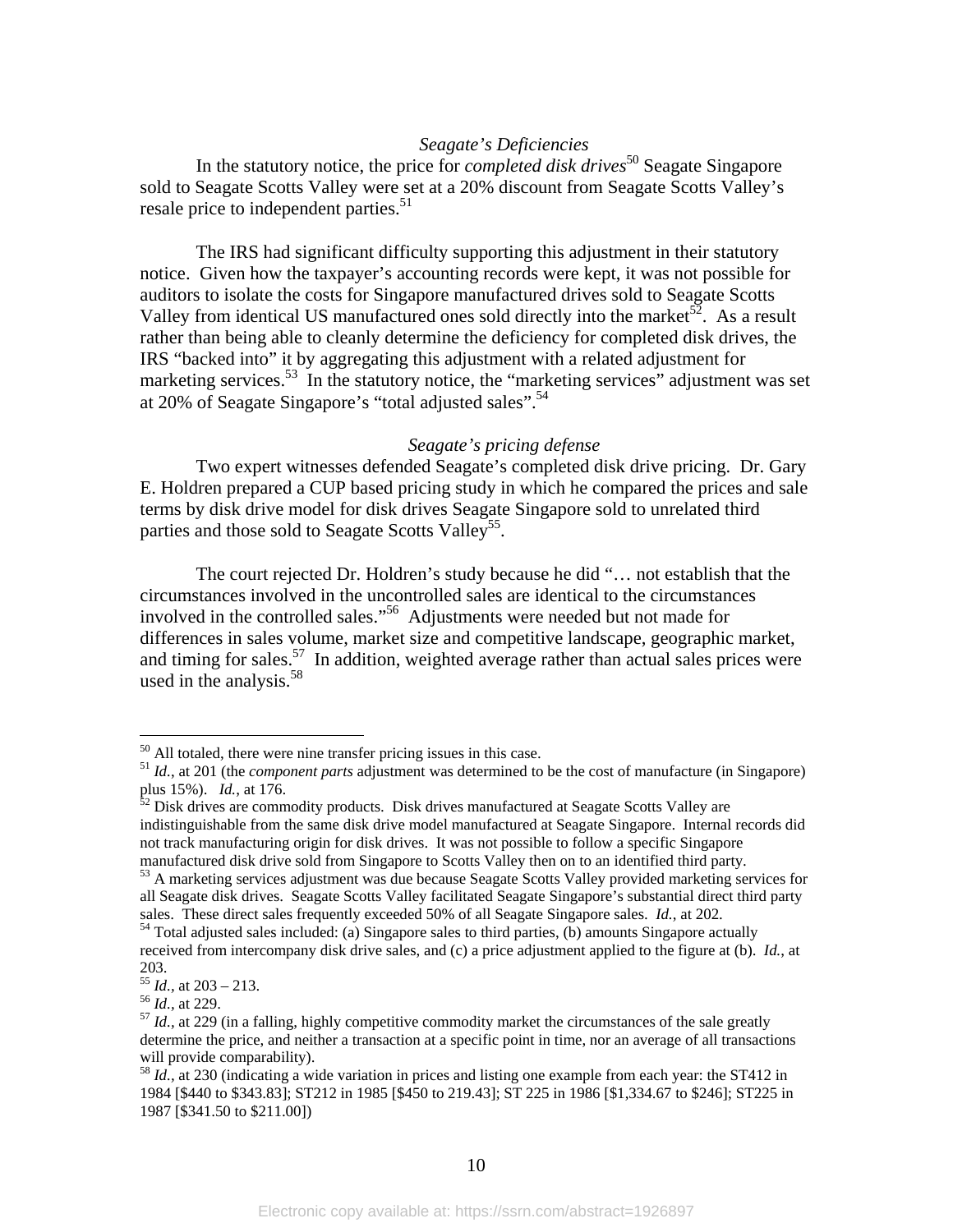A second expert, Dr. Daniel P. Broadhurst, used average costs and prices from Dr. Holdren's report to support Seagate's pricing under a resale price method.<sup>59</sup> Once again, the court rejected this conclusion. Because Broadhurst based his report on Holdren's data, it now suffered from Holdren's failings. That is, no required adjustments were made for material differences and average rather than actual sales prices were used.<sup>60</sup>

## *The IRS's Argument – RSP with a Database Dump*

The IRS used a resale price method and two expert witnesses Dr. Grant M. Clowery and Dr. Daniel J. Frisch to support the proposed deficiency.

Dr. Clowery performed an accounting analysis for Seagate Scotts Valley that sets out the gross profit earned on complete disk drive sales.<sup>61</sup> The key calculation involved determining the cost of sales. Gross profit is segmented between disk drives Seagate Scotts Valley manufactured and those Seagate Singapore manufactured.<sup>62</sup> Direct and indirect costs<sup>63</sup> were allocated based on relative sales values<sup>64</sup>.

The second expert, Dr. Daniel J. Frisch, looked at just the *complete disk drive* distribution function at Seagate Scotts Valley. This is an operation that includes both disk drives manufactured in Scotts Valley and those manufactured in Singapore. Frisch's report compared Dr. Clowery's calculated gross profit margin for Seagate Scotts Valley with gross profit margins for ten independent distributors he deems to be comparable.

#### *Database search*

Because, "Dr. Frisch could not locate any independent distributor that performed precisely the same functions under the same circumstances as Seagate Scotts Valley, ..."<sup>65</sup> he searched for comparable companies in databases and hoped to extract from the search an analytically sound gross margin that could be used in a resale price calculation.

Dr. Frisch concluded that, taken as a whole, for the fiscal years ended 1984 through 1987, Seagate Scotts Valley earned a negative gross profit margin from reselling the Seagate Singapore-produced disk drives. In contrast, the 10 companies experienced average gross profit margins ranging between 10 and 25 percent of sales over the same 4-year period. Consequently, Dr. Frisch concluded that Seagate Singapore's transfer

 $^{59}$  *Id.*, at 213 – 217.

 $^{60}$  *Id.*, at 239. <sup>61</sup> Seagate did not segregate income on its balance sheets in a manner that easily allowed completed disk drive sales to be segmented from other income streams (notable component sales).<br><sup>62</sup> *Id.*, at 217 (Clowery used Seagate Scotts Valley's monthly cost of sales journals that distinguished

various costs incurred locally from "Singapore materials" costs).

<sup>&</sup>lt;sup>63</sup> The indirect costs of sales were Seagate Scotts Valley costs incurred attributable to disk drives sold that were manufactured at both the Scotts Valley and at the Singapore facility.

Next, also on the basis of relative sales value, Dr. Clowery allocated to the disk drives manufactured by Seagate Scotts Valley and Seagate Singapore, Seagate Scotts Valley's indirect costs of sales, after certain adjustments including adjustments to conform the total indirect costs with the indirect costs of sales reflected on Seagate Scotts Valley's consolidated income statement. (*Id.*, at 219). <sup>64</sup> *Id.*, at 218. <sup>65</sup> *Id.*, at 221.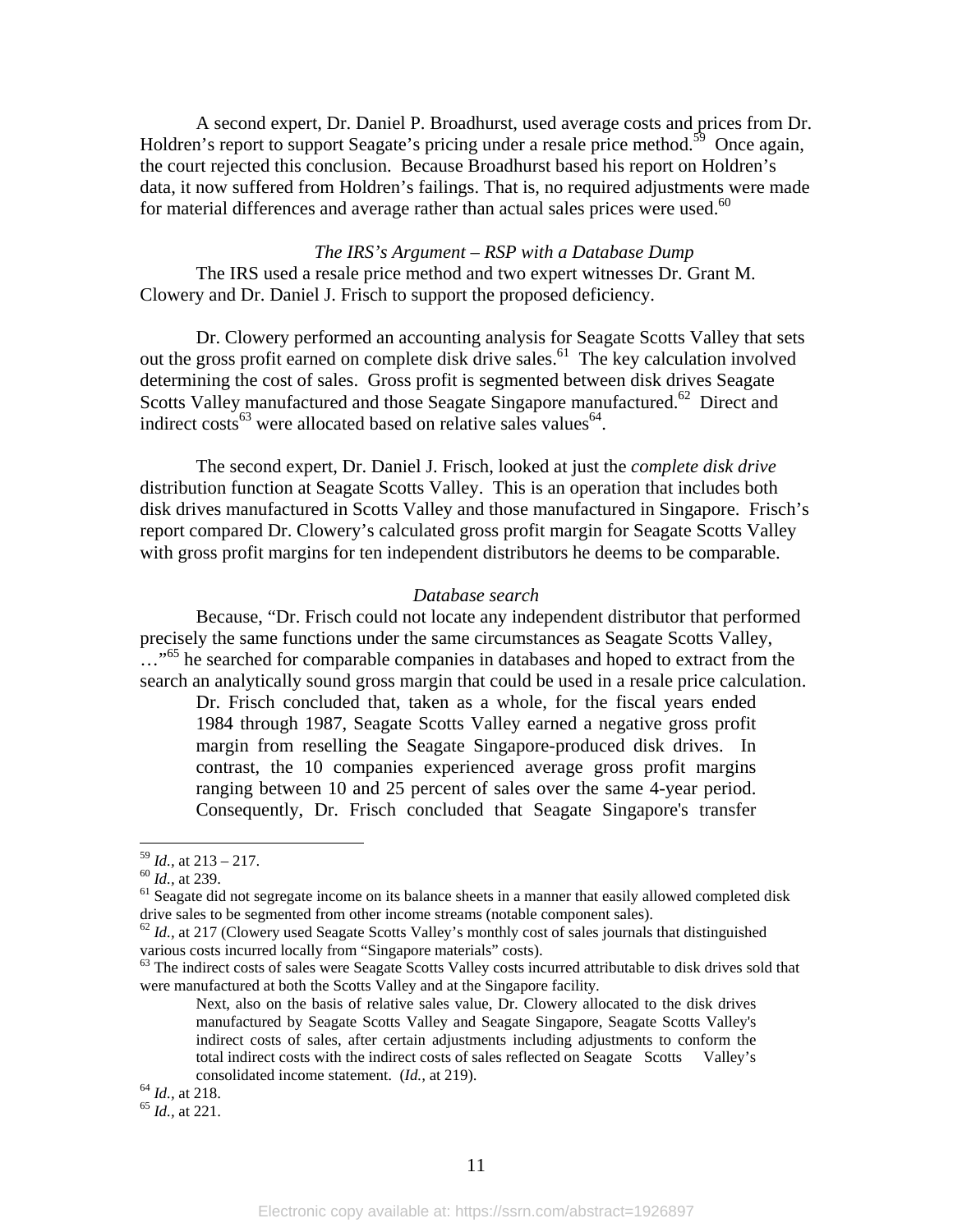prices to Seagate Scotts Valley for disk drives should be adjusted so that Seagate Scotts Valley's gross profit margin for each year is at least equal to the gross margin earned by Micro D, which for each such year recorded the lowest gross margin of the companies he identified as comparable to Seagate Scotts Valley.<sup>66</sup>

Dr. Frisch's database search was more high-tech than the IRS's search conducted in *DuPont.* It had more digital filters but that did not make it any more analytical. Dr. Frisch searched under the Standard Industrial Classification (SIC) codes 5045 (computers and computer peripheral equipment and software wholesalers) and 5065 (electronic parts and equipment wholesalers). Within this group<sup>67</sup> he applied the following filters to select companies that:

- (a) should be a significant disk drive distributor
- (b) does not engage in manufacturing as a significant activity
- (c) engages in no (or a trivial amount of) retail level activity
- (d) was an going concern during Seagate's fiscal years 1984 through 1987
- (e) neither started up nor ceased operations during those years that
- (f) issued public SEC statements with financial data for at least part of this period

Dr. Frisch's search identified ten potential comparables. He admitted to the court that there were at least seven significant differences between this group and Seagate Scotts Valley. He deemed only two differences, inventory levels and accounts receivable, to be material and made adjustments for them. The court, however, was not convinced and pointed to search assumptions that covered over fundamental differences it felt even a casual analysis would notice.

*Assumption – Clowery's accounting matched that of the comparables*  Central to Dr. Frisch's report is the assumption that gross margin percentages Dr. Clowery calculated for Seagate Scotts Valley were the same as or used the same accounting rules as gross margin calculations made for the ten potential comparables. The court notes that Dr. Frisch assumes: (1) that the Form 10-K SEC reports conform to Dr. Clowery's calculations for Seagate Scotts Valley; (2) that all ten firms follow a full absorption costing method for determining cost of goods sold including inventoriable and non-inventoriable expenses in cost of goods sold; and (3) that the ten potential comparables allocate to cost of goods sold the same costs that Dr. Clowery allocates when he determined cost of goods sold for Seagate Scotts Valley.

*Assumption – Distribution Can be Segmented from Manufacturing*  More damaging still is the problem that both Drs. Clowery and Frisch have with segmenting the distribution and manufacturing functions within Seagate Scotts Valley. Dr. Frisch conceded that:

… if the costs of sales Dr. Clowery allocated to the Seagate Singaporeproduced disk drives includes an extensive amount of manufacturing

<sup>66</sup> *Id.,* at 224. 67 The court notes that the group was "… generally [comprised of] Seagate Scotts Valley's customers." *Id.,* at 221.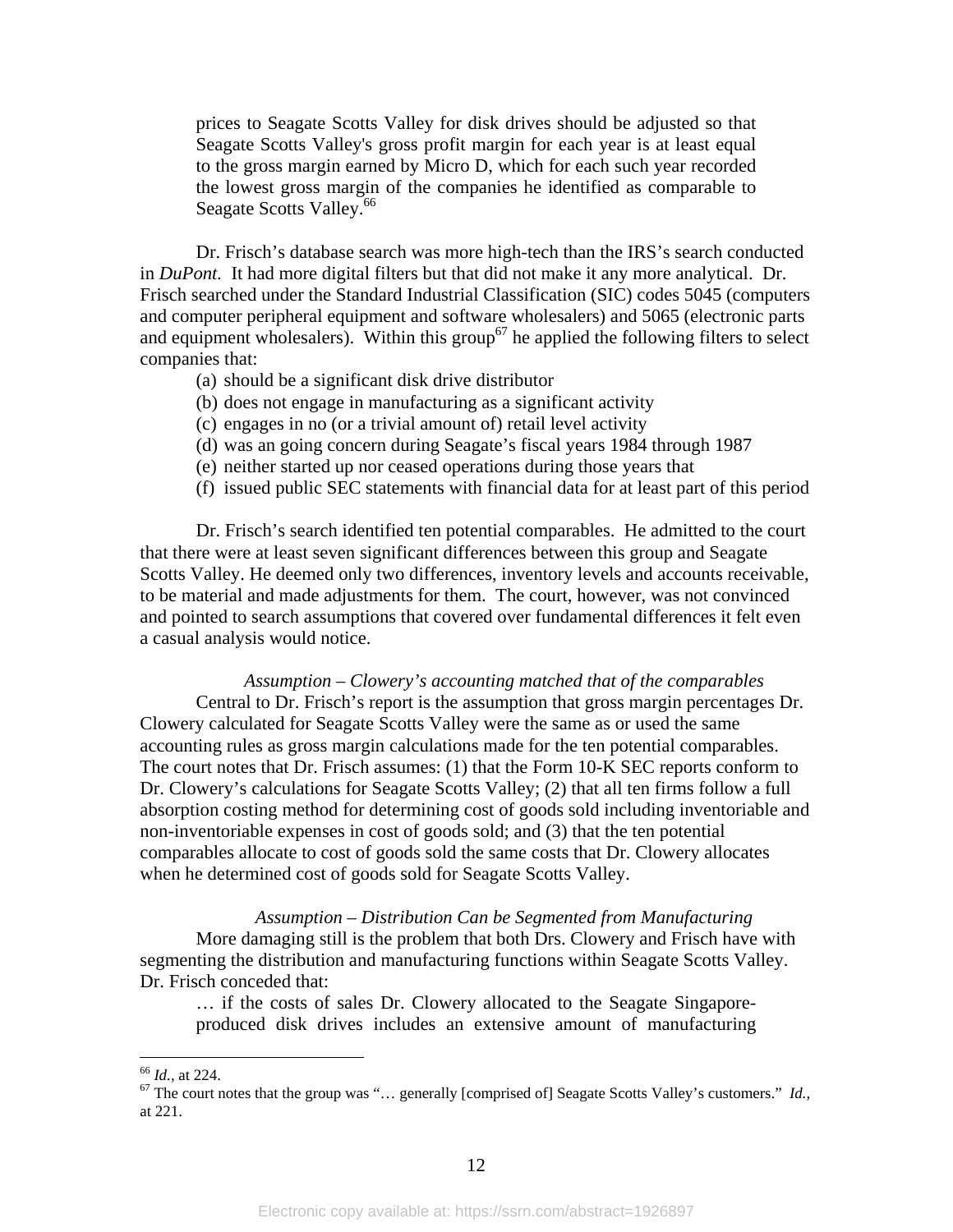costs, then Dr. Frisch's selected companies would no longer be comparable since he would be comparing a manufacturer and reseller to a resellers only. [And] Dr. Clowery conceded that he possibly allocated some manufacturing expenses to the cost of sales for the disk drives Seagate Scotts Valley purchased from Seagate Singapore. … [And the Court] conclude[s] that, in all probability, Dr. Clowery allocated a significant portion of Seagate Scotts Valley's manufacturing costs to the cost of sales for the Seagate Singapore-produced disk drives.<sup>68</sup>

In short, the Tax Court considered the Frisch report to be a *database dump*. There were too many assumptions and comparability adjustments were simply not made. The *search* itself was being offered as a substitute for meaningful comparability *analysis.* Thus, the court held that there were no comparables because there was no analysis.

…we are not convinced that the gross profit percentages Dr, Frisch calculated for the 10 companies he selected as comparables constitute a comparable markup percentage for Seagate Scotts Valley's distribution functions relating to the Seagate Singapore-produced disk drives. ... respondent has failed to convince us that the transfer prices propounded by Dr. Frisch for the completed disk drives are reasonable.<sup>69</sup>

#### **(3)** *Westreco (1992)*

*Westreco*<sup>70</sup> presents a much simpler transfer pricing fact pattern than either *DuPont* or *Seagate*. This case is important because it contrasts what happens when comparability analysis developed from a good *database search* is set against a *database search that simply dumps its results* on the court without analysis.

The Westreco business plan is based mostly on providing contract research services for its foreign parent Nestec. Minimal technical services were, however, provided to ultimate parent company Nestlé Foods Corp., Inc. In this case, only the Westreco / Nestec service agreement was under scrutiny.<sup>71</sup> The question is simple. What is the appropriate fee for the services Westreco provided to Nestec?

### *Background*

Nestlé, S.A. is a publicly owned Swiss company engaged in worldwide research, development, manufacturing, and marketing for processed food products. R&D is critical to its success, and Nestec is Nestlé's dedicated R&D subsidiary.

Nestec operated through six divisions and seventeen technological development centers located in more than ten countries, most using the suffix "reco" in their name to

<sup>&</sup>lt;sup>68</sup> *Id.*, at 236.<br><sup>69</sup> *Id.*, at 236.<br><sup>70</sup> *Westreco*, T.C. Memo 1992-561<br><sup>71</sup> Because there are two lines of service and the IRS decides to only adjust the major line (services to Nestec) some unnecessary complexity is brought into the case. The Westreco/Nestec services need to be segmented from the Westreco / Nestle Foods Corp. services. Although the statutory notice is drafted as if this segmentation has been performed, neither the salary multiplier method the audit team used nor the analysis the IRS experts performed at trial make this distinction.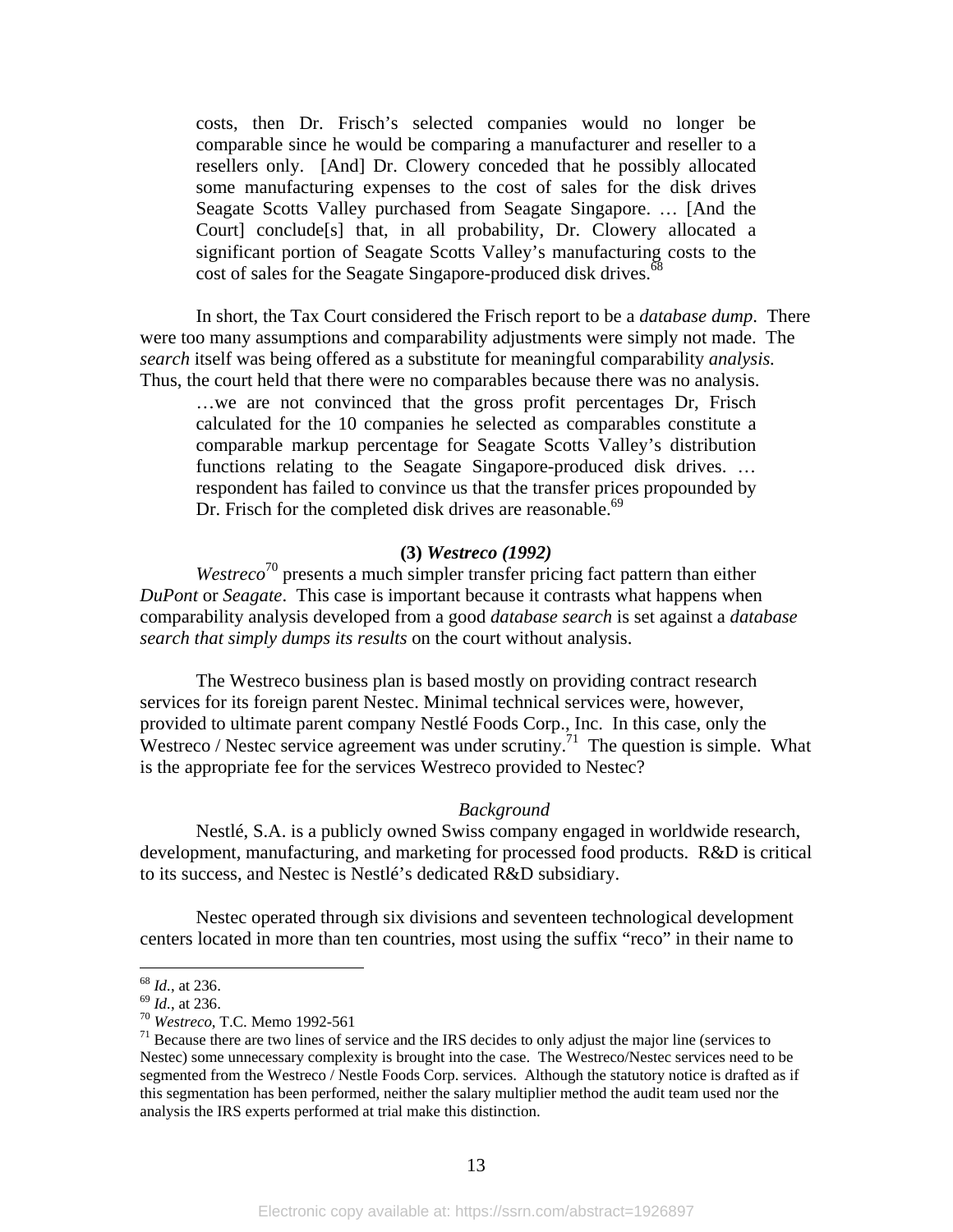denote themselves as a "research company."<sup>72</sup> Westreco, Inc. is Nestec's U.S. subsidiary engaged in contract research at Nestec's direction.

Westreco had two facilities: (1) a pilot plant and laboratory in Marysville, Ohio that focused on research issues related to instant coffee and instant tea, and (2) a technology facility in Milford, Connecticut engaged in technological development and provided technology assistance to related parties<sup>73</sup>. Westreco's fee for services was determined on a sliding scale cost-plus basis:

Nestec compensated petitioner for its R and D services on a cost-plus basis. Nestec was contractually obligated to reimburse petitioner for certain expenses plus a profit equal to 7.5 percent on the first \$350,000 of such expenses, 5 percent on the next \$1,500,000 of expenses, and 3.5 percent of petitioner's expenses there- after. The reimbursable expenses included all salaries, rent, consulting fees, raw materials, equipment, and administrative expenses, but not taxes. The contract could be terminated by either party on a year-by-year basis, subject to 3 months' written notice.74

#### *Westreco's deficiency*

The IRS determined deficiencies for 1978 through 1982 based on a "salary multiplier", a measure commonly used to determine compensation in large construction and engineering firms.<sup>75</sup> This unconventional method was shown to be defective<sup>76</sup> and was therefore not relied upon at trial.

### *Westreco's CUP pricing defense*

Westreco's expert, Dr. Clark Chandler, compared Westreco to four companies that each provided contract research and engineering consulting services as their core business function.<sup>77</sup> We are not told about the search process other than it identified these four firms. The search probably was conducted through an online database search. One is left with the impression that we are not told much about the search itself because the search is not what is important. What we are told about in considerable detail is how Chandler sets out his *proof* that these companies are comparable to Westreco.

The Treasury regulations identify five comparability factors: functions, risks, contractual terms, economic conditions, and property or service78. The OECD *Guidelines*

 $^{72}$  *Id.*, at \*1.

<sup>&</sup>lt;sup>73</sup> *Id.*, at \*2.<br><sup>74</sup> *Id.*, at \*9.<br><sup>75</sup> *Id.*, at \*11.<br><sup>75</sup> Not only was Westreco not functionally comparable to a traditional engineering firm (*Id.*, at \*18), but if the multiplier is used against a correct wage base for hours actually billed (without administrative costs, fringe benefits, sick leave, vacation, holiday and incentive pay), then the salary multiplier method indicates that Westreco was over-paid rather than underpaid. (*Id*., at \*17). In addition, the statutory notice used an un-segmented base that included the salaries for researchers working on Nestle Foods projects, even though the adjustment was made only on the fees for Nestec projects  $(id, \text{at} * 17)$ .

<sup>&</sup>lt;sup>77</sup> The companies are Arthur D. Little, Inc.; Artisan Industries, Inc.; Gulf Machinery Company, Inc.; and Knechtel Research Sciences, Inc. (*Id.*, at \*18). <sup>78</sup> Treas. Reg. §1.481-1(d).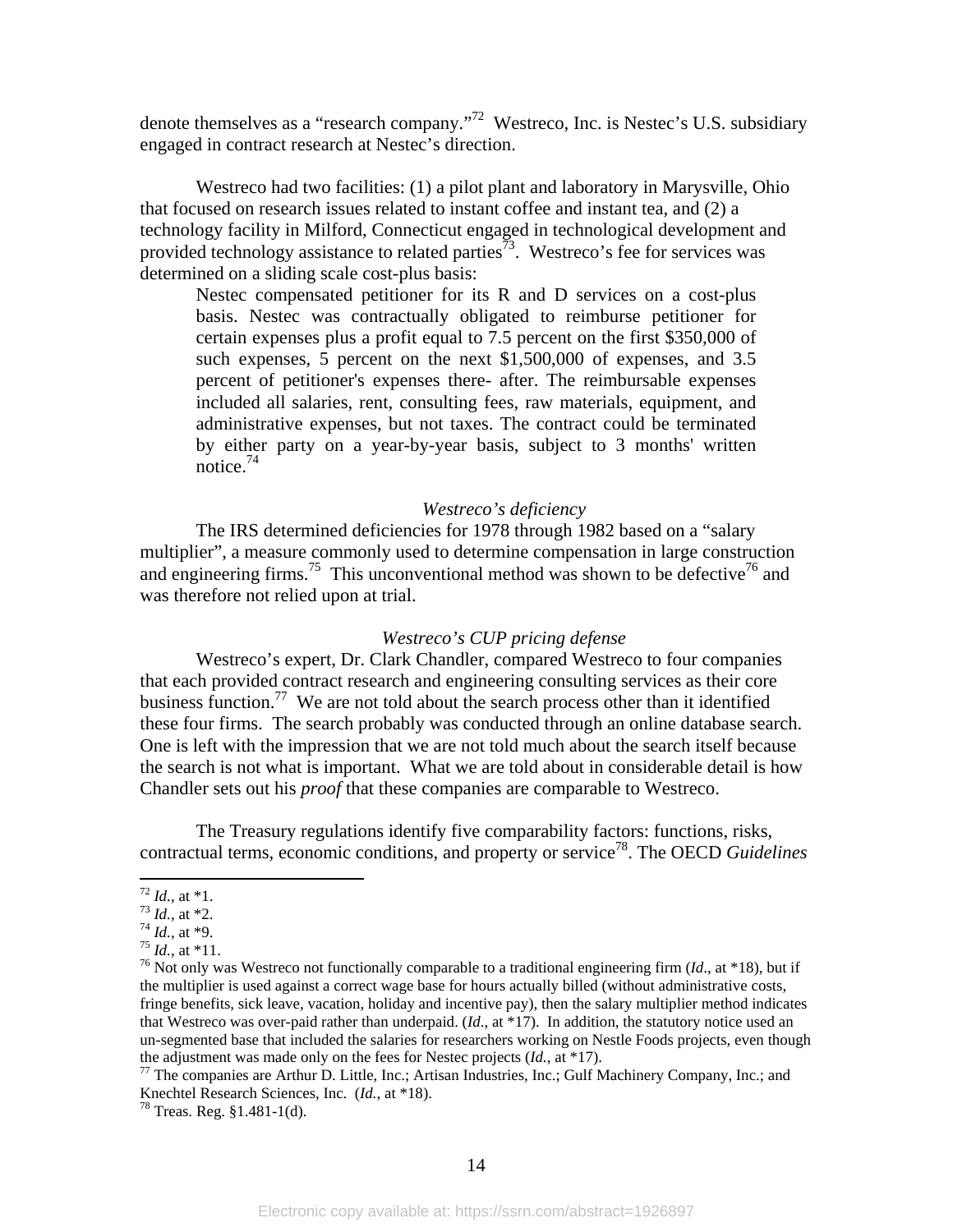also specify the same factors. While there is a slight difference in how Treasury and the OECD express these factors, for all practical purposes the same factors are involved $\frac{7}{9}$ .

 Rigorous analysis is needed whenever a comparability factor or circumstances involving a controlled transaction may affect the arm's length result under a transfer pricing method<sup>80</sup>. Three comparability factors are critical for Dr. Chandler who analyses (1) business relations with clients, (2) financial comparability, and (3) economic and business risks (client, general business, research, and downstream market risks).<sup>81</sup> In each category, Dr. Chandler contrasts Westreco with all four firms selected and explains why Westreco is comfortably positioned within this group<sup>82</sup>.

After Dr. Chandler is convinced that Westreco "fits" in this group, he confirms his assessment with four financial ratios: (1) operating income as a percent of net sales; (2) operating income as a percent of operating assets; (3) pretax income as a percent of net sales; and (4) pretax income as a percent of total assets.<sup>83</sup> Once again Westreco "fits" in this group and Dr. Chandler concluded:

…from the data analyzed, that Westreco's profits were likely to be somewhat lower than those of the four comparable corporations because two of them (Artisan and Gulf) developed commercially viable technology on their own account and owned the rights to that technology. Westreco's profits were relatively more consistent from year to year than other comparables because it faced lower risks. The comparable corporations would be expected to realize higher average profits to compensate for their higher risks. Accordingly, Dr. Chandler opined that the fees received by petitioner from Nestec were comparable to such income from services performed for unrelated corporations.<sup>84</sup>

## *IRS's Cost-Plus Argument – a Database Dump*

The IRS abandons its salary multiplier argument at trial and uses Dr. Dennis Carlton and Dr. Richard Leftwich as expert witnesses to support a cost-plus methodology. A *database dump* used to determine the "plus".

Drs. Carlton and Leftwich consulted the Standard & Poor's Computstat Services, Inc. database for publicly traded companies, indexed according to SIC codes. While SIC code number 8711 (engineering services) and 8731 (commercial physical and biological research) were selected, Drs. Carlton and Leftwich did not filter the resulting SIC code

<sup>&</sup>lt;sup>79</sup> The OCED Guidelines consider functions and risks together, listing business strategies as a fifth factor. Under US regulations, business and market share strategies are a "special circumstance." Thus the five factors are not set down identically but for all practical purposed they are the same. Treas. Reg. §1.481- 1(d)(1) and OECD Guidelines (2010) ¶1.36; (1995) ¶1.17.

 $^{80}$  Treas. Reg. §1.481-1(d) and OECD Guidelines (2010) ¶1.33; (1995) ¶1.15.

<sup>&</sup>lt;sup>81</sup> The two other factors (functions and property or service) are handled in the general description of the companies Chandler selects.<br><sup>82</sup> Id., at \*19.

<sup>&</sup>lt;sup>83</sup> *Id.*, at \*20.<br><sup>84</sup> *Id.*, at \*20.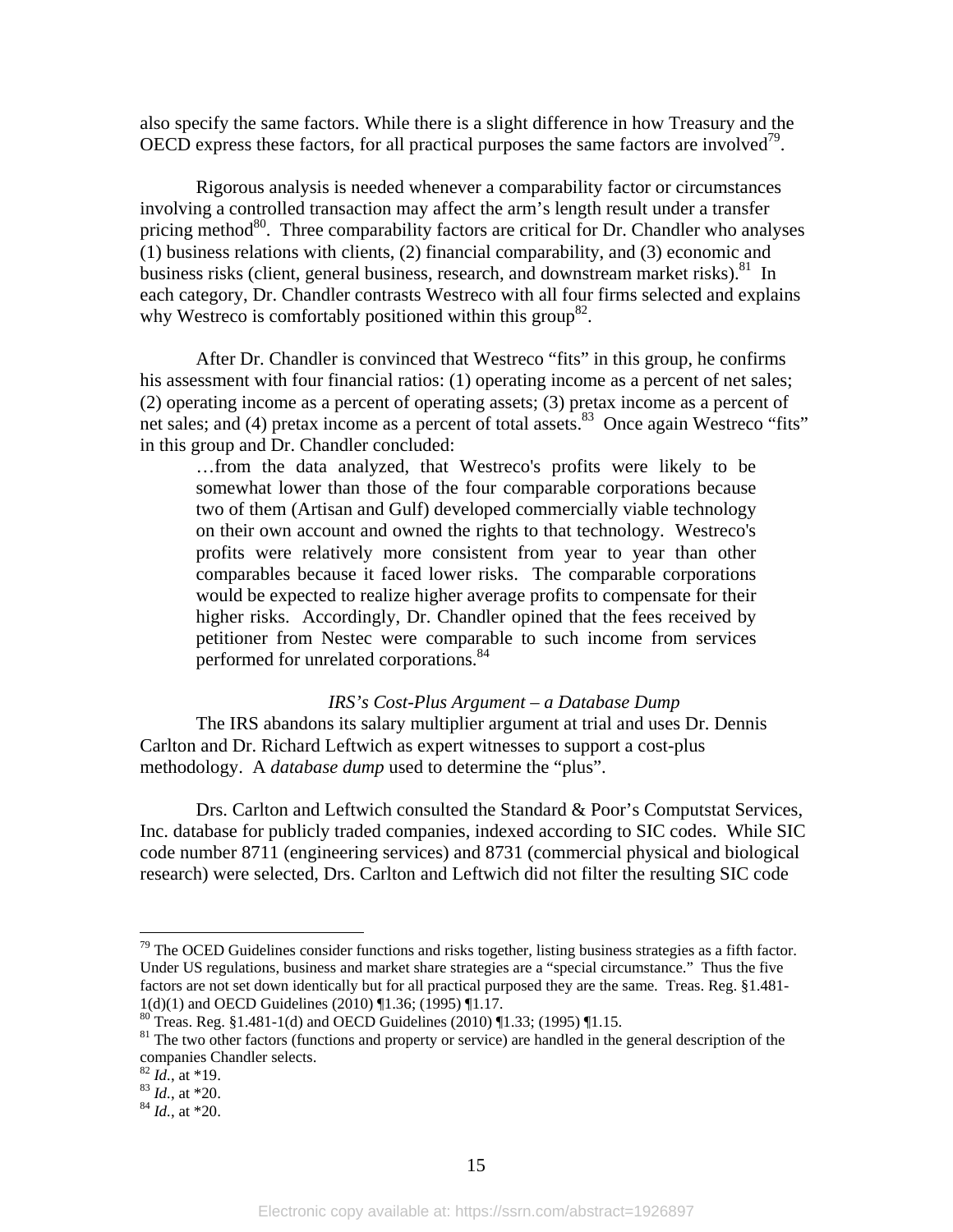data. The experts' testimony under cross-examination showed their failure to take into account certain attributes for these comparables including:

- (a) merging during the relevant years
	- i. operating the same or similar line of business
	- ii. facing unique risk
	- iii. owning particular intangible assets
	- iv. owning particular assets
- (b) relevant trade level
	- i. exact functions performed
- (c) individual customers
	- i. involvement in technological development

 The court concludes that "the most important fallacy in the report of Drs. Carlton and Leftwich is the lack of comparability between the petitioner and the 15 enumerated corporations."85 The court was particularly concerned about the proposed comparables' patent and trademark ownership, high number of government contractors, Westreco's guaranteed profitability, and using Compustat data *before* interest and taxes. Westreco's profitability, on the other hand, was considered *after* these amounts were deducted*.*

 The IRS's cost-plus approach was based entirely on a *database dump*. No comparability analysis was performed and the court rejected the IRS's cost-plus results.

Drs. Carlton and Leftwich did nothing to ensure that the functions of the corporations *in reality* approximated petitioner's business operations. Dr. Carlton, at trial, emphatically stated that comparability is assured when relying solely upon SIC codes because the codes "naturally group firms that do similar things together."<sup>86</sup>

## **(4)** *Roche (2008)*

Australia's first substantive transfer pricing case, *Roche Products Pty. Ltd v. Commissioner (Australia),*<sup>87</sup> was a dispute about a deficiency derived entirely from *database dumps*. The court rejected these search results because the studies lacked any analysis that would *prove* comparability.

*Roche* is important because Australia still follows the 1995 OECD *Guidelines.*<sup>88</sup> The court arrives at the same conclusion about *database dumps* as the US courts came to

[T]he Sch 28AA regime [in the UK], by virtue of para 2 requires effect to be given to the Transfer Pricing Guidelines as they apply to treaties following the OECD model. The incorporation is not wholesale: it merely requires the schedule as a whole to be interpreted in such a way as secures consistency between para 1 of the schedule and the OECD model in accordance with the Transfer Pricing Guidelines. There is no incorporation of the OECD model in s 770 [in Australia]. But it seems to us that in

 $^{85}$  *Id.*, at \*24.

<sup>&</sup>lt;sup>86</sup> *Id.*, at \*24 (emphasis in original).<br><sup>87</sup> [2008] ATA 639.

<sup>88</sup> Australia follows the OECD *Guidelines* more closely in cases involving a double tax treaty modeled on the OECD. Unlike the UK where the *Guidelines* are expressly adopted in the statutes, Australia follows the *Guidelines* because it is the "best evidence of international practice." The Federal Court of Australia recently observed (comparing the Australian and UK adherence to the *Guidelines*):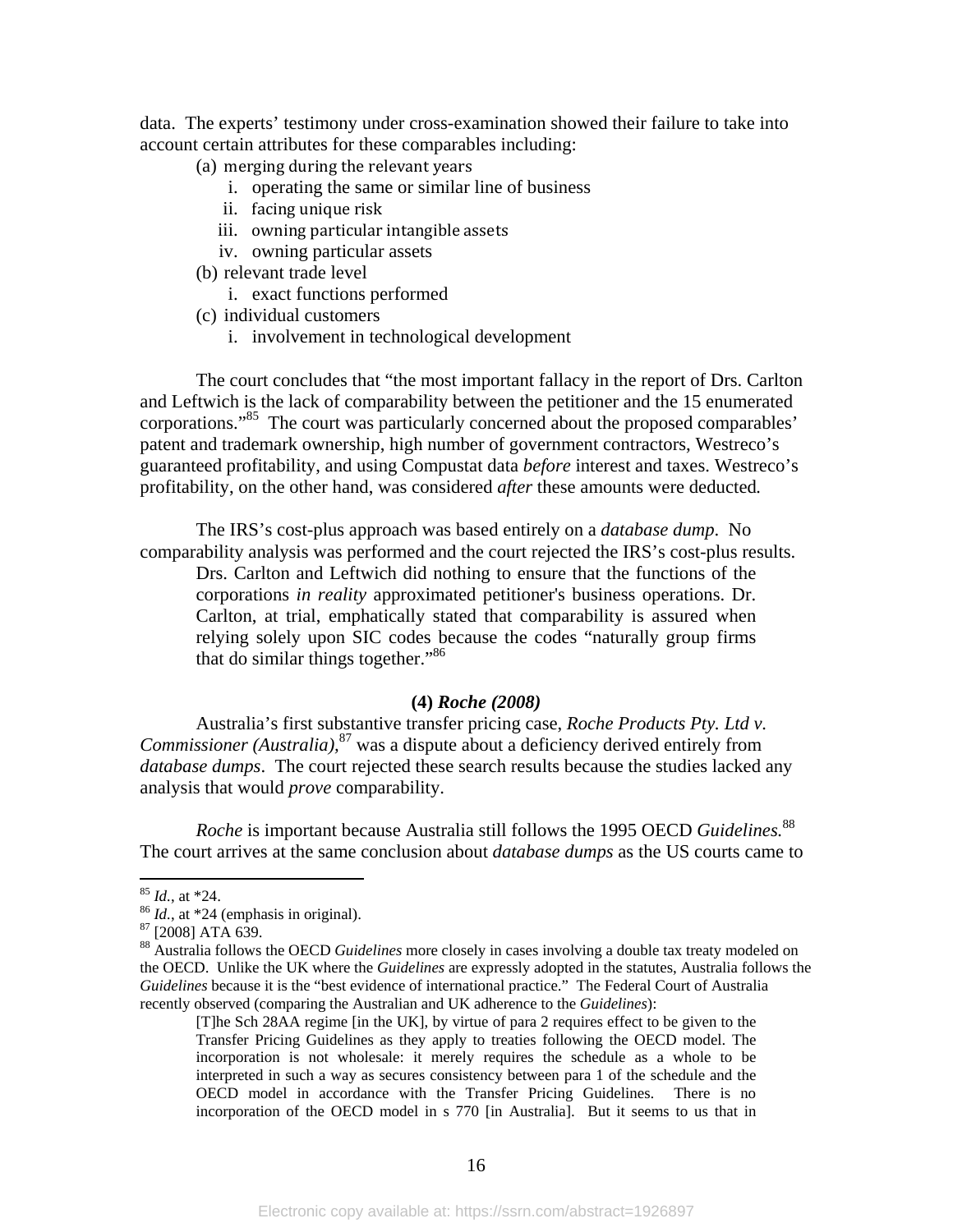under the 1968 regulations. The searches were *completely rejected* because they do not *prove* comparability. While the 1994 regulations relaxed US comparability standards, a jurisdiction following the 1995 OECD *Guidelines* would more likely follow the courts footsteps in *DuPont*, *Seagate,* and *Westreco* than would a US court applying the 1994 regulations. The current US rules do not reject bad comparables, they just reduce their reliability.

The rules on comparability adjustments were clear in the 1968 regulations. If there were material differences between controlled and uncontrolled transactions, then adjustments *must be made* to the referenced uncontrolled parties or the proposed comparables are rejected. This alignment with controlled parties $89$  was the regulatory linchpin in the *DuPont, Seagate,* and *Westreco* decisions. The 1995 OECD *Guidelines* adopt the same rule that these adjustments *must be made*<sup>90</sup>.

The 1994 regulations changed this rule. Now if adjustments cannot be made, the proposed comparables need not be rejected. Instead, the *analysis' reliability is reduced*. 91

 determining the arm's length price, the approach of the OECD model is a useful aid which we should apply in the absence of any other guidance as they are the best evidence of international thinking on the topic.

*SNF (Australia) Pty. Ltd. v. Commissioner of Taxation*, [2010] ATC 20-190; [2010] FCA 635. 89 Treas. Reg. §1.482-2(e)(3)(ix) (1968) (available among other places as an appendix in *DuPont,* 608 F.2d 445, 460) (emphasis added).

In determining an arm's length price appropriate adjustment *must be made* to reflect any material differences between the uncontrolled purchases and resales used as the basis for the calculation of the appropriate markup percentage and the resales of property involved in the controlled sale. The differences referred to in this subdivision are those differences in functions or circumstances which have a definite and reasonably ascertainable effect on price.

90 OECD, *Guidelines* (1995) at ¶¶1.15 & 1.16 (emphasis added).

To be comparable means that none of the differences (if any) between the situations being compared could materially affect the condition being examined in the methodology (e.g. price or margin), or that reasonably accurate adjustments can be made to eliminate the effect of any such differences. … *In all cases adjustments must be made* to account for differences between the controlled and uncontrolled situations that would significantly affect the price charged or return required by independent enterprises. Therefore, in no event can unadjusted industry average returns themselves establish arm's length conditions.

 $91$  Treas. Reg. §1.481-1(d)(2) (emphasis added).

In order to be considered comparable to a controlled transaction, an uncontrolled transaction *need not be identical* to the controlled transaction, but must be sufficiently similar that it provides a reliable measure of an arm's length result. If there are material differences between the controlled and uncontrolled transactions, *adjustments must be made* if the effect of such differences on prices or profits can be ascertained with sufficient accuracy to improve the reliability of the results. For purposes of this section, a material difference is one that would materially affect the measure of an arm's length result under the method being applied. *If adjustments for material differences cannot be made, the uncontrolled transaction may be used as a measure of an arm's length result, but the reliability of the analysis will be reduced*. Generally, such adjustments must be made to the results of the uncontrolled comparable and must be based on commercial practices, economic principles, or statistical analyses. The extent and reliability of any adjustments will affect the relative reliability of the analysis. See  $$1.482-1(c)(1)$  (Best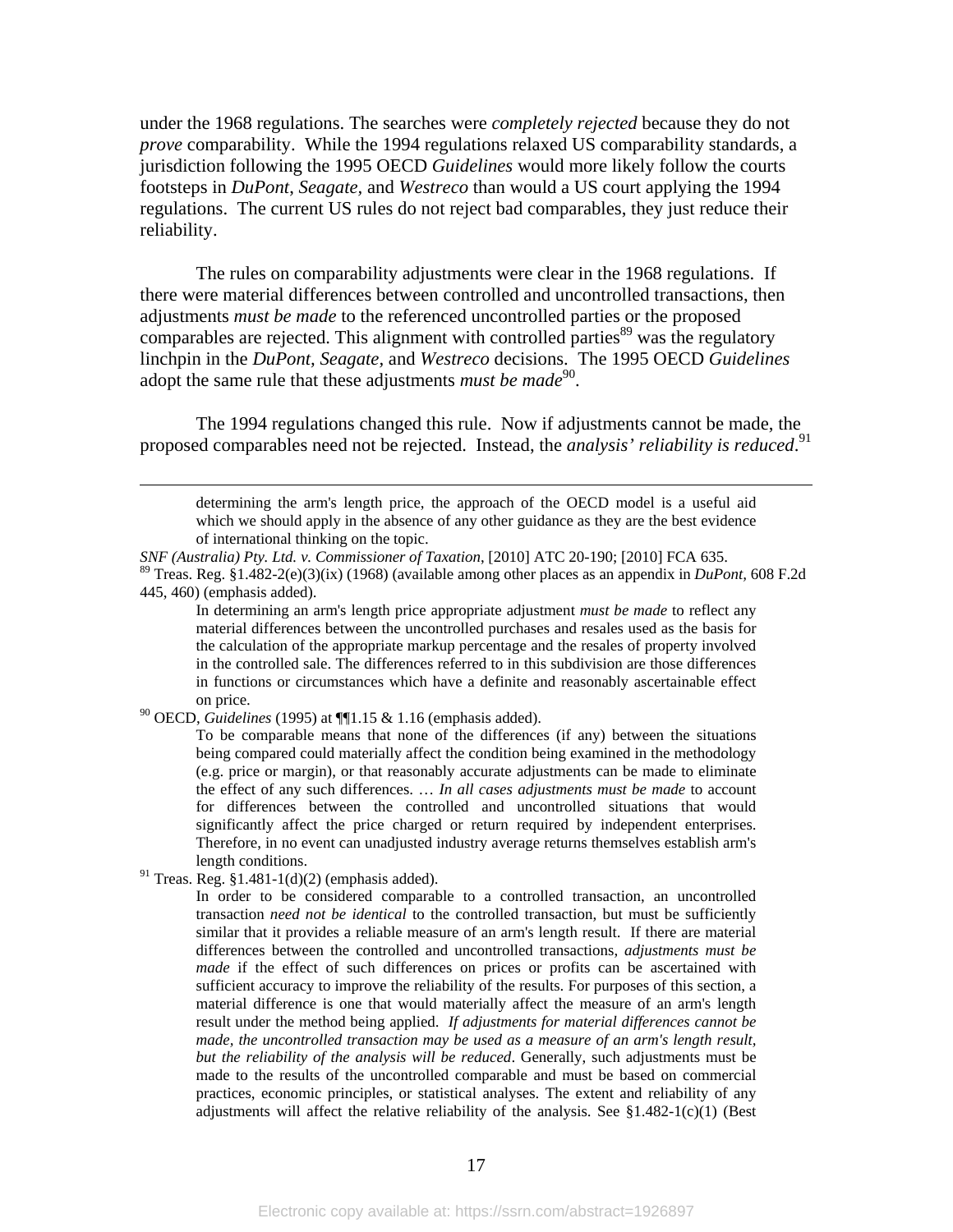The 2010 OECD *Guidelines* half-way responded to this change. While the 2010 OECD *Guidelines* are not in full agreement with the US rule, an adjustment is only required where possible to improve the comparison's reliability.<sup>92</sup>

#### *Background*

Roche Holdings Limited is the Basel, Switzerland based multinational pharmaceutical company that sells and manufactures pharmaceuticals globally. Roche Products Pty. Ltd. (Roche Australia) is the Australian subsidiary that develops marketing outlets in Australia operating through Prescription, Consumer, and Diagnostic divisions.

The Prescription Division is the most substantial division, marketing Roche prescription pharmaceuticals and performing limited research and development. The Consumer Division sells over-the-counter pharmaceuticals and the Diagnostic Division sells equipment and preparations used in hospitals and medical laboratories. The Diagnostic division had never been successful.

Most pharmaceutical products were obtained from Roche Holdings Limited in Basel, although some were obtained from the Roche Singapore subsidiary. Both tax treaties follow the OECD model. Article 9 in the Australian / Swiss and Article 6 in the Australian / Singapore double tax treaties are implicated in the case. The transfer pricing adjustments were also supported under applicable tax statute, specifically Division 13 of the ITAA 1936.

The Commissioner determined that the intercompany prices Roche Australia paid were not at arm's length. The prices were deemed excessive and that profits were being transferred from Australia through the pricing.

#### *Decision*

The court was persuaded that a reasonable gross margin for prescription pharmaceutical would be 40% and applied a resale price method with the same markup for all years in issue (1993 – 2003). The court reduced the assessment from approximately A\$110 million to A\$45 million. Only the Prescription Division was implicated in the appeal. The Commissioner's deficiency related to the Consumer and Diagnostic Divisions was not upheld.

method rule). In any event, unadjusted industry average re- turns themselves cannot establish arm's length results.

<sup>92</sup> OECD, *Guidelines* at ¶¶1.33 & 1.35 (2010) (emphasis added)

To be comparable means that none of the differences (if any) between the situations being compared could materially affect the condition being examined in the methodology (*e.g.* price or margin), or that reasonably accurate adjustments can be made to eliminate the effect of any such differences. … Where there are differences between the situations being compared that could materially affect the comparison, comparability *adjustments must be made, where possible*, to improve the reliability of the comparison. Therefore, in no event can unadjusted industry average returns themselves establish arm's length conditions.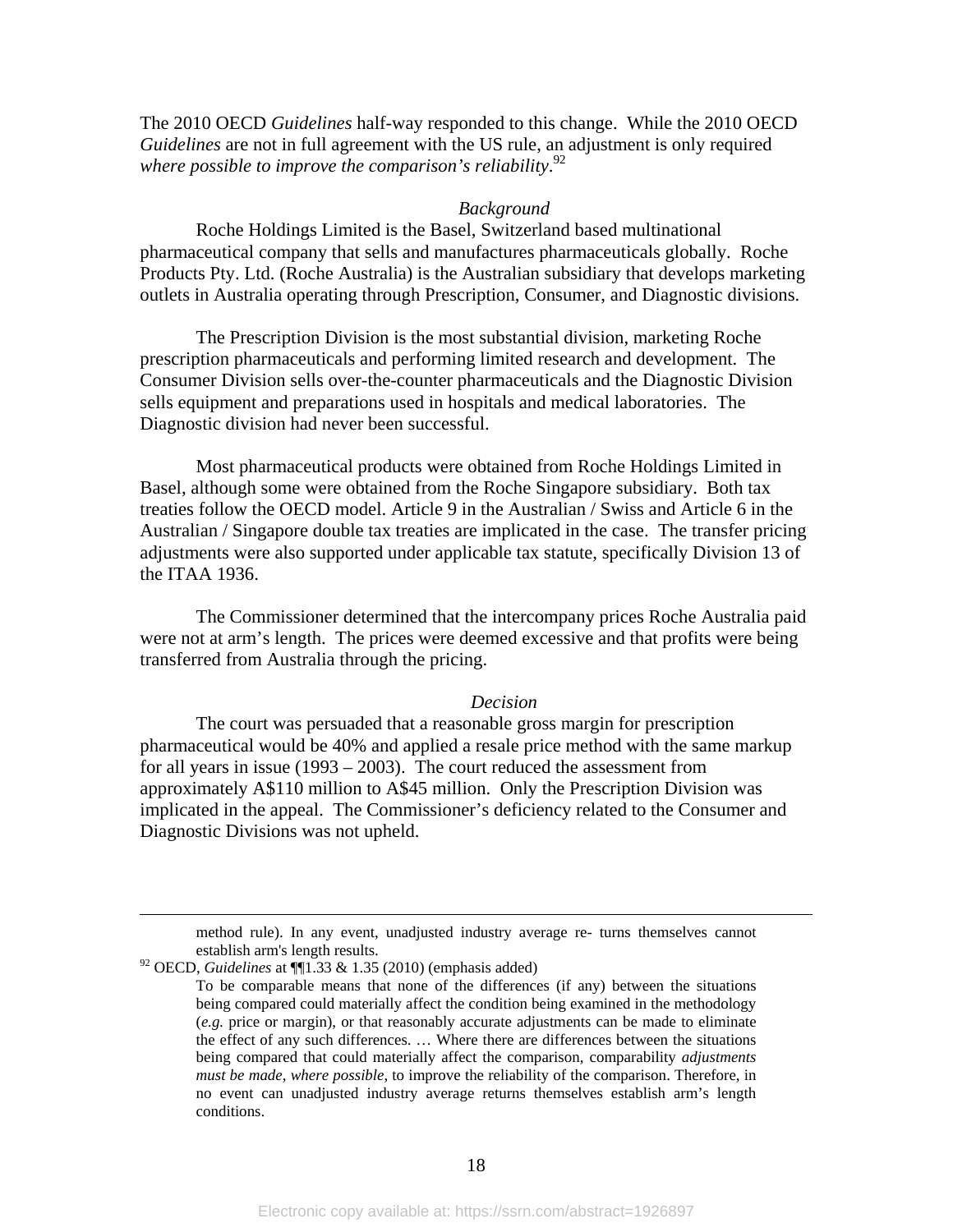The court rejected both parties transfer pricing arguments, although it found the Roche Australia economist, Dr. Daniel Frisch's submitted data while limited in scope to be persuasive. Dr. Frisch's report presented a CUP analysis based on internal comparable data he had access to for several pharmaceutical companies. The government was unaware on audit about this information. The ATO supported their assessment with experts Dr. Deloris Wright and Dr. Brian Becker. This paper focuses on the deficiency determination and the Roche *database dumps* defense, passing on other issues addressed in the case.

## *The Roche Deficiency – Multiple Database Dumps*

The ATO engaged Dr. Wright as their expert witness to assist in developing the deficiency notice and defend their deficiency at trial. Altogether Dr. Wright conducted seven fairly comprehensive searches, in no case does the court indicate that she has presented it with anything more analytical than the search results themselves.

For the Prescription Division, Dr. Wright determined that a resale price method was most appropriate for the distribution and marketing functions while a cost-plus method was best for the clinical trial management and secondary manufacturing functions. A resale price method was also applied to the Consumer and Diagnostic Divisions.

It is important to put into context the *database dumps* involved in this case because the quantity of data involved has a role to play in the suggestion that the search itself can be substituted for comparability analysis. Roche Australia may well represent substituting "quantity for quality" that the OECD warns about.  $\frac{93}{2}$  Roughly speaking, the seven searches are summarized as follows:

## *(1) Prescription Division*

- (a) *Clinical trials* Three commercial databases are consulted yielding 591 companies from which 580 are discarded. $94$  Eleven companies met Dr. Wright's criteria and five were added from other searches.<sup>95</sup> Fourteen of the remaining sixteen companies were UK firms. Markups for these firms ranged from 24.8% to (20.0%) with a 3.7% to 11.3% interquartile range and a 7.9% median.
- (b) *Secondary manufacturing* In this search 1,440 companies were identified as potential comparables. From this potential pool, unspecified filters were applied to eliminate all but one remaining French firm and one Canadian firm. Because only the French firm had markup figures for the whole period, it became the exclusive referent to determine the interquartile range. Markups for these firms ranged

<sup>93</sup> OECD *Guidelines* (2010) *supra* note 2, at ¶¶1.51 & 3.33.

<sup>&</sup>lt;sup>94</sup> The court notes, "She gave very few details of this process." *Roche*, [2008] ATA 639, at ¶65.

<sup>&</sup>lt;sup>95</sup> There is no indication as to what the criteria was that narrowed the search, other than these firms are "contract research organizations which specialize in the management of clinical trials, [which] … is not, of course, what Roche Australia did." There is also no indication what the "other searches" are that provide the additional comparables. *Roche*, [2008] ATA 639, at ¶¶65 & 67.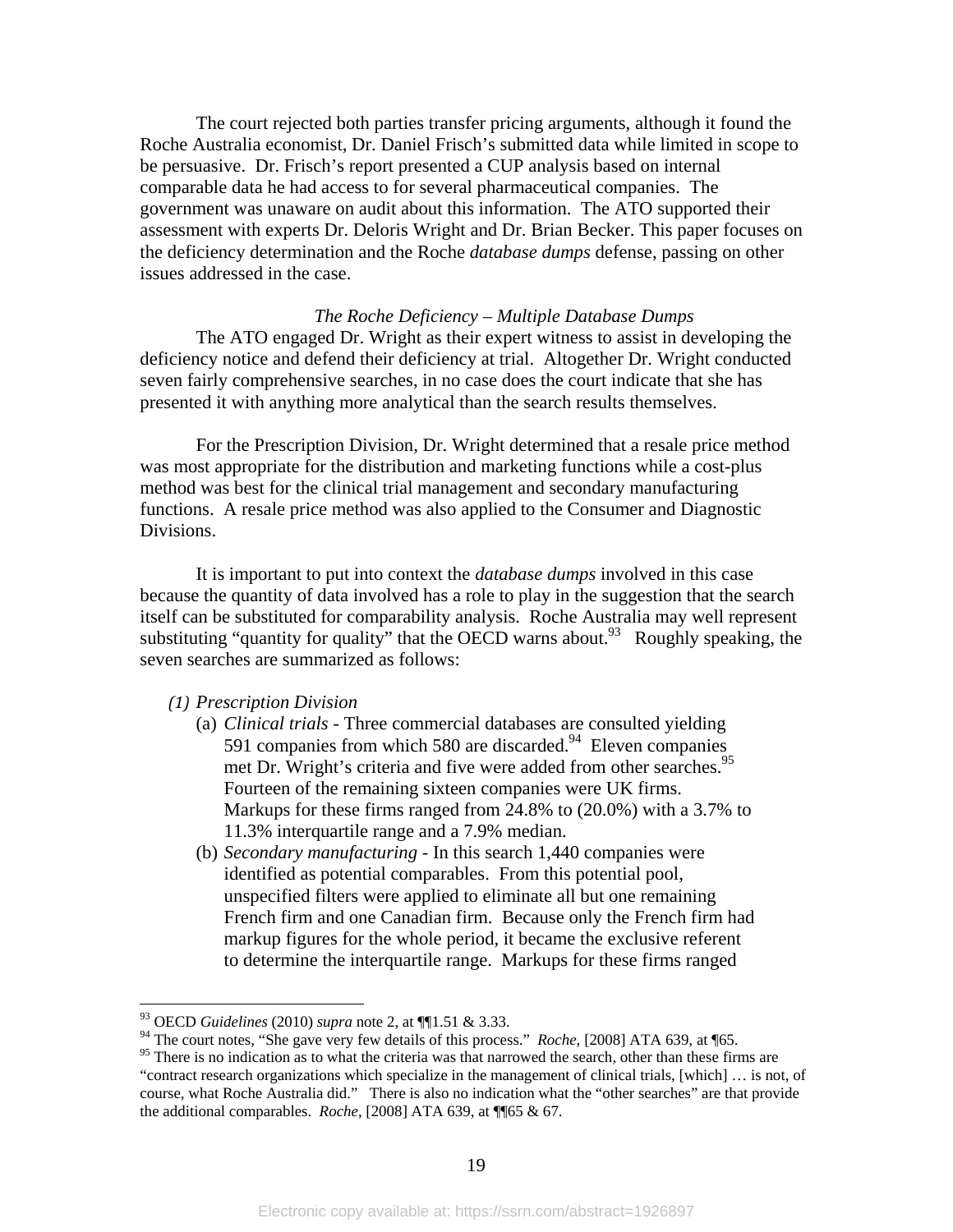from 2.6% to 30.2% with a 10.4% to 17.9% interquartile range and a 12.6% median. The court notes that, "Dr. Wright accepts [the single French company] as a comparable",<sup>96</sup>.

- (c) *Distribution and marketing* A search for Australia companies was fruitless so Dr. Wright went to seventeen other countries that she felt were comparable to Australia and again she found no companies.<sup>97</sup> As a consequence, Dr. Wright segmented this function into its component parts: distribution, marketing, and selling:
	- i. *Distribution*. Finding no independent pharmaceutical distributors in Australia, Dr. Wright went to the seventeen comparable countries and identified 1,080 companies. All but twenty-five were rejected for unspecified reasons and to this amount twentyfour were added from an unspecified prior search. An interquartile gross margin range was identified which after adjustments<sup>98</sup> yielded a gross margin range that was converted to operating margins (because a total cost plus method was being applied). The gross margin for these firms ranged from 14.3% to 6.8% with a 1.0% to 2.6% interquartile range with a 1.6% median<sup>99</sup>.
	- ii. *Marketing*. This search involved eighteen countries including Australia. Dr. Wright found 265 companies, rejecting 258 leaving seven – six from the US and one from Canada. The search revealed a 2.9% to 23% markup range with a 9.0% to 15.9% interquartile range and a 13.1%.median
	- iii. *Selling*. Dr. Wright's initial search this time found 1,069 companies, all located in the US. These companies provided various services to the pharmaceutical industry including outsourced sales services. There was apparently no further filtering for this group. The markup range was from (1.7%) to 16.5% with a 3.3% to 10.3% interquartile range and a 6.6% median. In this case Dr. Wright selected a markup at the top of the range "because I believe it to be the appropriate markup" without further analysis. $100$

<sup>96</sup> *Roche*, [2008] ATA 639, at ¶69 (if so, the court observes, "… a very large markup can be found in a company operating at arm's length.")

<sup>&</sup>lt;sup>97</sup> The court notes that what Dr. Wright was looking for:

she could not find companies which carried out functions sufficiently comparable to the activities of Roche Australia, partly because they did not carry out the detailing or direct marketing through medical practitioners.

*Roche*, [2008] ATA 639, at ¶70.

 $98$  Dr. Wright indicated that adjustments for: (a) carrying costs of inventory, (b) net accounts receivable, and (c) functional intensity were needed yet only the last adjustment (c) was made. For adjustments (a) and (b), Dr. Wright had no data to make them and did not do so. Dr. Wright indicated that these adjustments were "usually small" but in this case "could be quite large." *Roche*, [2008] ATA 639, at  $\P$ 73.

<sup>&</sup>lt;sup>99</sup> The gross margin range was 7.7% to 13.4% with a 7.2% to 9.2% interquartile range a 8.3% median. *Roche*, [2008] ATA 639, at  $\P$ 74.

<sup>&</sup>lt;sup>100</sup> *Roche*, [2008] ATA 639, at ¶77.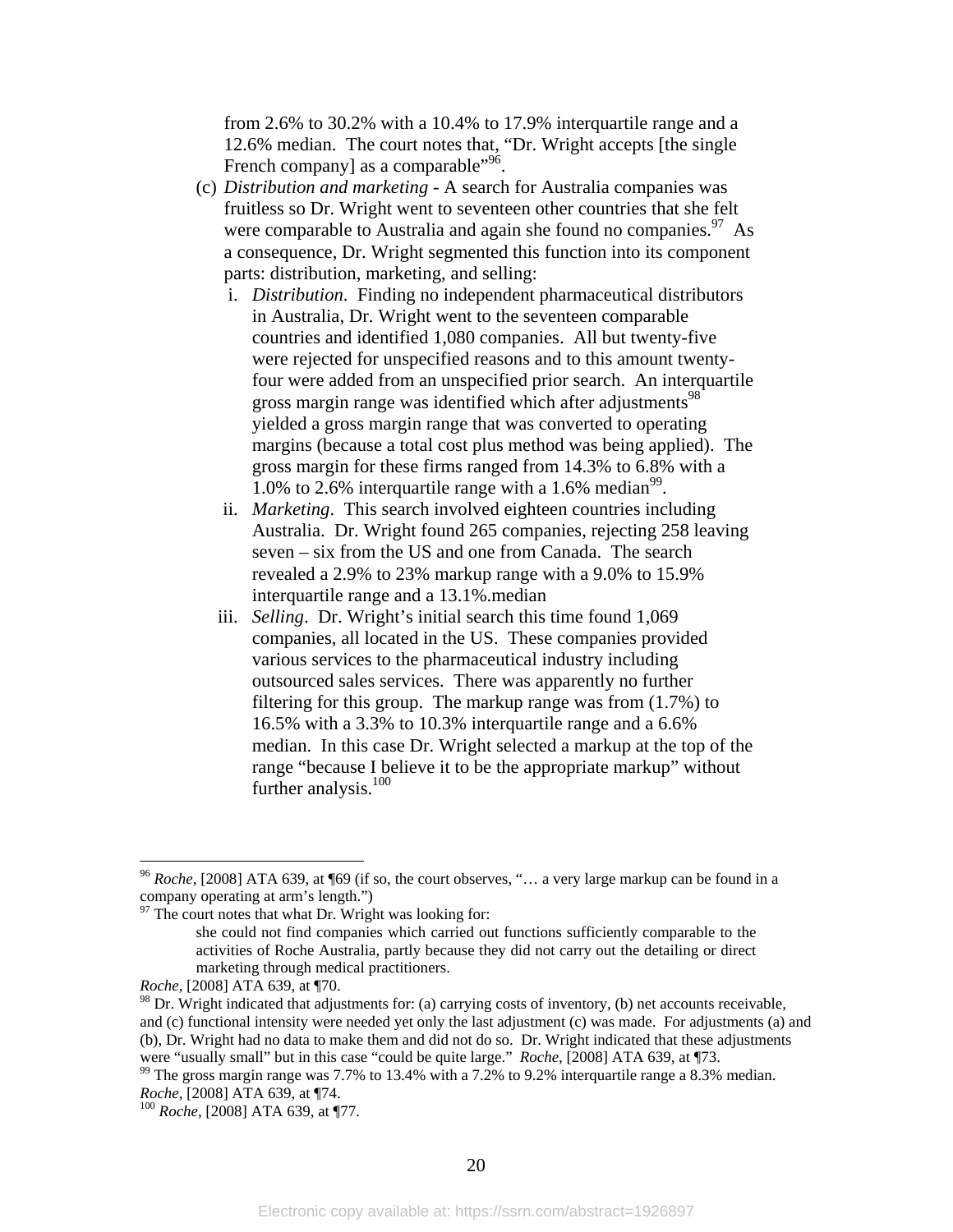Dr. Wright aggregated these Prescription Division search results to find a 43.2% to 45.8% arm's length gross margin range with a 44.4%.median.

- *(2) Consumer Division*. Limited to only a division segment (Category 1 products) Dr. Wright searched for independent distributors involving fully finished unpatented products in Australia. She found none and for unspecified reasons resorted to the database search spanning seventeen comparable countries used in the *distribution* function under the Prescription Division. Unspecified adjustments were made to the search yielding 3.9% to 6.9% operating margins with a 5.6% median $101$ .
- *(3)* Diagnostics Division. Dr. Wright confronted similar problems with the Diagnostic Division as she did with the Consumer Division. Finding no comparables in Australia and nor in the seventeen other countries, she resorted to searching under the distribution function within the Prescription Division where Dr. Wright found 10 of the 49 pharmaceutical product distributors to be diagnostic product distributors. Once again, unspecified adjustments were made to the search yielding 4.5% to 9.0% operating margins with a 6.7% median<sup>102</sup>.

## *The court's response to database dumps*

The court was clearly frustrated with Dr. Wright's *database dumps,* confused by the methods Dr. Wright used and concerned that Dr. Wright's experience with American (as opposed to Australian) transfer pricing biases her conclusions. While Dr. Wright indicated that traditional methods were used, the court felt that fact profit methods were used. Also, Australian rules under the 1995 OECD *Guidelines* were not the same as the American rules in effect.

(1) *Confusion in methods employed*. The Court notes that Dr. Wright stated that she used traditional resale price or a cost-plus method<sup>103</sup>. The court declares that this is not what Dr. Wright does. "The method used by Dr. Wright is not really a transaction method but rather a profit method, with all their disadvantages"<sup>104</sup>.

The real concern should not be with the methods used<sup>105</sup> but whether or not Dr. Wright was dealing with comparables. There was no evidence as to Dr Wright's efforts to *prove* comparability with anything more analytical than the raw search data. In the end, no method can withstand scrutiny if it is not based on comparables and comparability must be demonstrated not simply asserted.

Some shifting among methods is acceptable as data is analyzed. As the OECD *Guidelines* state, "a transactional net margin method operates in a manner similar to the

<sup>&</sup>lt;sup>101</sup> The gross margins were 60.9% to 62.7% with a median of 61.7%. *Roche*, [2008] ATA 639, at  $$80$ .

<sup>&</sup>lt;sup>102</sup> The gross margins were 59.2% to 63.7% with a median of 61.4%. *Roche*, [2008] ATA 639, at  $$82$ .<br><sup>103</sup> *Roche*, [2008] ATA 639, at  $$75$ .<br><sup>104</sup> *Roche*, [2008] ATA 639, at  $$75$ .<br><sup>104</sup> *Roche*, [2008] ATA 639, at  $$$ 

methods of "last resort." In this sense then the method does matter.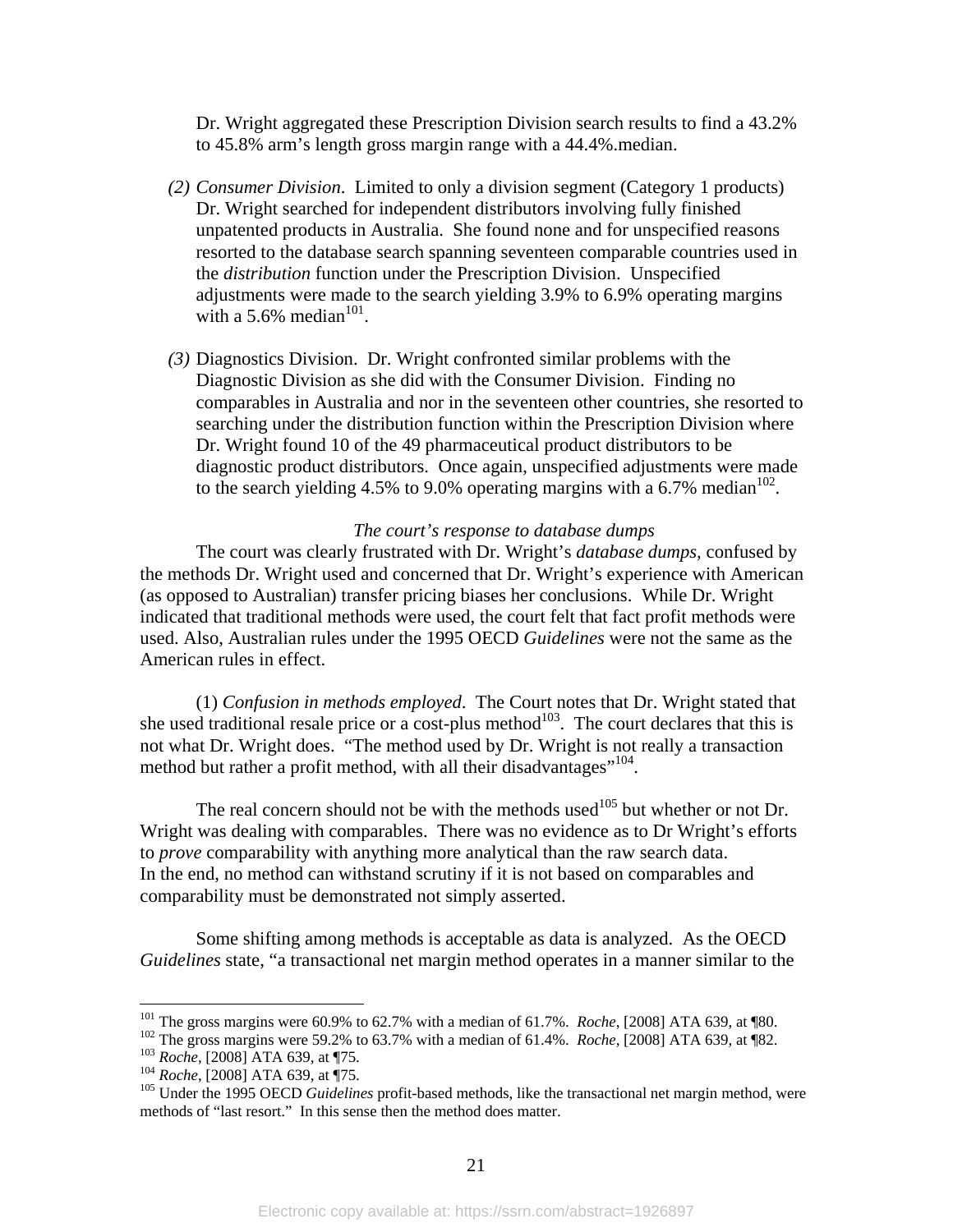cost plus and resale price methods. This similarity means that in order to be applied reliably, the transactional net margin method must be applied in a manner consistent with the manner in which the resale price or cost plus method is applied"<sup>106</sup>. What does not shift among methods, however, is the requirement that analysis must be based in *proven* comparables.

A comparability analysis *must be performed in all cases* in order to select and apply the most appropriate transfer pricing method, and the process for selecting and applying a transactional net margin method should not be less reliable than for other methods. … As with the resale price and cost plus methods that the transactional net margin method resembles, this, however, does not mean that a mere similarity of functions between two enterprises will necessarily lead to reliable comparisons. … When the comparable uncontrolled transactions being used are those of an independent enterprise, a high degree of similarity is required in a number of aspects of the associated enterprise and the independent enterprise involved in the transactions in order for the controlled transactions to be comparable; there are various factors other than products and functions that can significantly influence net profit indicators $107$ .

An example should make the *Roche* court problem much clearer. When Dr. Wright searched the Prescription Division's *secondary manufacturing* function for the markup percentage, Dr. Wright began her search with 1,440 *potential comparables.* Through an unspecified filtering process Dr. Wright eventually narrowed the pool to a single French company and concluded this is *the comparable.*

If this is true, then we expect considerable firm-level analysis demonstrating comparability. We are looking for something like Dr. Chandler's four comparable companies analysis in the *Westreco* case. We are looking for analysis that looks carefully and comparatively at the five comparability factors: functions, risks, contractual terms, economic conditions, and property or service.

Dr. Wright, however, did not appear to compare Roche Australia's secondary manufacturing function with the French company as Dr. Chandler did. Instead, Dr. Wright simply holds up this single French company as the lone standard for determining the markup. The French firm became the standard because it was the "last man standing" after Dr. Wright applied her unspecified screens to the 1,440 potential comparables.

## *Responding to an American Bias*

The court is well aware that *Roche* is the first Australian transfer pricing case, and that there is not a lot of litigation-tested transfer pricing economists in Australia. The court is also aware that the Australian statute<sup>108</sup> and the relevant double tax treaties<sup>109</sup> are

 $106$  OECD Guidelines (2010) supra note 2, at  $\P$ 2.58.

<sup>&</sup>lt;sup>107</sup> OECD *Guidelines* (2010) *supra* note 2, at ¶¶2.68 & 2.69. <sup>108</sup> Division 13 of the Income Tax Assessment Act 1936.

<sup>109</sup> Article 9 of the *Agreement Between Australian and Switzerland for the Avoidance of Double Taxation with Respect to Taxes on Income* [1981] ATS 5; Article 6 of the *Agreement Between the Government of*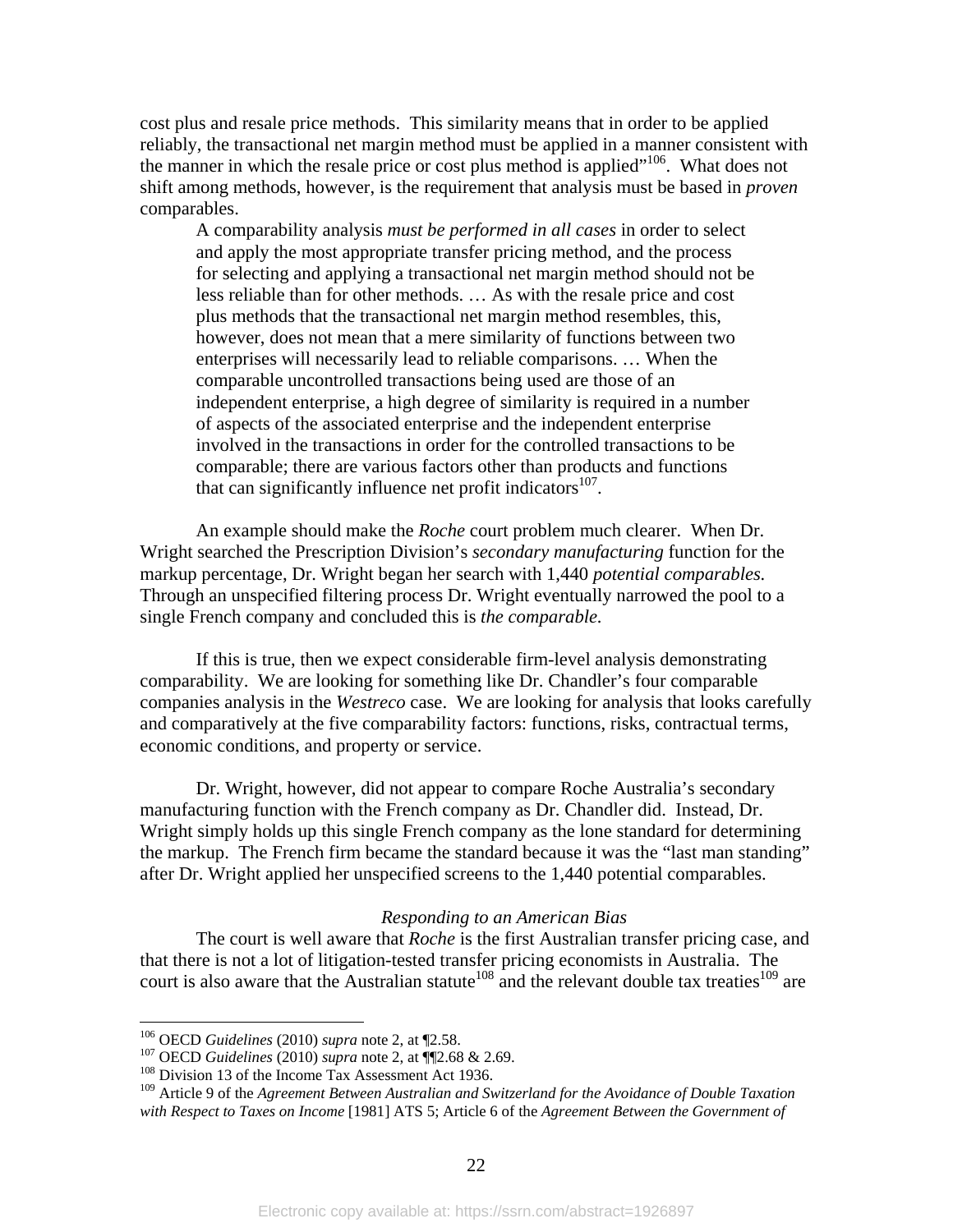not the same as §482 and regulations. It laments the lack of argument on these points. All of the experts in this case are Americans:

Transfer pricing issues relating to taxation are apparently highly sophisticated and highly complex in the United States. Each of the experts is an economist specializing in the field. *Their approach to the issues before me must have been colored by their United States experience*. At times I wondered why Australian experts could not have approached this matter with just as much skill as the experts from the United States but *without some of the presumptions* which their work must have led to. Unfortunately, none of the experts were either asked to, or did, directly address the provisions of either the double tax treaties or the Assessment Act. Had they done so my task might have been easier $110$ .

One of the points the court needed to hear arguments on was whether or not Dr. Wright's segmentation of Roche Australia's related party transactions was appropriate. Did the seven pricing studies represent distinct transactions or were these transactions so closely linked that they could not be examined separately?<sup>111</sup> Was this segmentation a prohibited adjustment to the controlled transaction under the Australia / Swiss and Australia / Singapore double tax agreements? $112$ 

Adjustments are normally made to the referent, aligning it with the controlled party. In this instance, however, Dr. Wright reversed the process, and made adjustments to the controlled party to align it with the referents. In determining whether this is this allowable, the court observes:

Although Dr Wright attempted to find companies whose activities were comparable to those of Roche Australia it must have been difficult to know precisely how much was outsourced in each case she selected and whether it was comparable to the work Roche Australia carried out. *It also occurs to me that different arm's length results may be obtained in a company providing only one of a group of services such as clinical trials,* 

*Australian and the Government of the Republic of Singapore for the Avoidance of Double Taxation and the Prevention of Fiscal Evasion with Respect to Taxes on Income* [1969] ATS 14.<br><sup>110</sup> *Roche*, [2008] ATA 639, at ¶33.<br><sup>111</sup> OECD, *Guidelines* (1995) at ¶1.42.<br><sup>112</sup> Article 9(1) indicates that the provision should be appli

commercial or financial r1elations" (emphasis added). This means that the fixed point for the arm's length test is the actual transaction. Adjustments should not be made to the transaction itself but to the referent transaction (the transaction between the uncontrolled parties). Properly applying Article 9(1) would mean that all price-sensitive conditions for the independent transactions are adjusted to match the controlled transaction conditions (and not the other way around). The US rule is similar, but more loosely drawn: "*Generally*, such adjustments [of material differences between controlled and uncontrolled transactions] must be made to the results of the uncontrolled comparable." (emphasis added). Treas. Reg. §1.482- 1(d)(2). This issue was a topic of concern in the 2008 discussion draft *Transfer Pricing Aspects of Business Restructurings: Discussion Draft for Public Comment* at ¶198. *Report on the Transfer Pricing Aspects of Business Restructurings: Chapter IX of the Transfer Pricing Guidelines* (July 22, 2010) at ¶9.165. Adjusting the price-sensitive conditions for the controlled relationship re-characterizes the relationship resulting in establishing the price for a purely hypothetical relationship, not determining the actual transaction's price.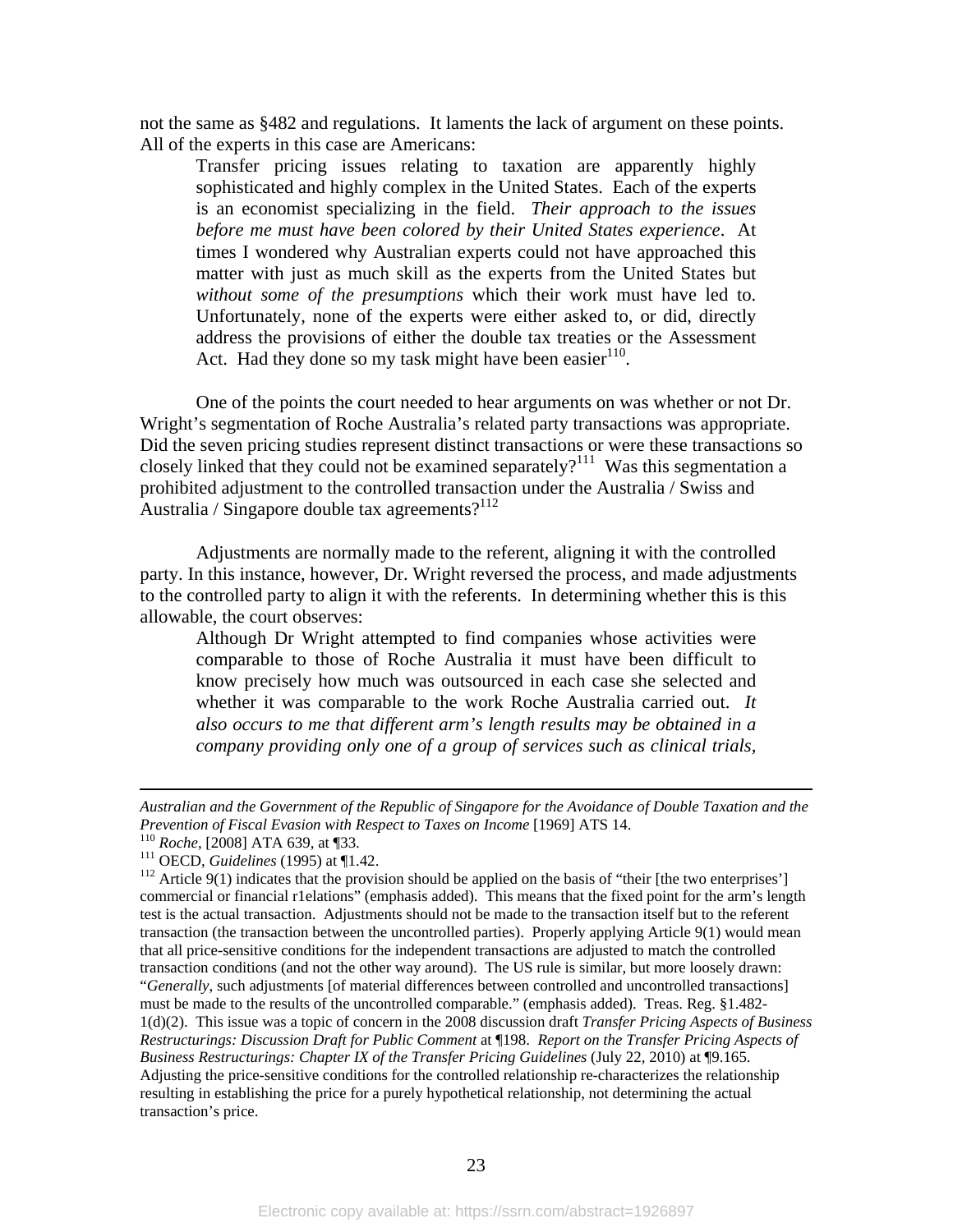*secondary manufacturing and distribution and marketing, compared with a company providing all of those services*. The one service company may make a greater markup because it is a specialist while the multi service company may make a greater markup because of the comprehensive service it supplies. The important matter is not which one of these, or some other alternative, is true, but simply that the availability of such considerations damages the comparability of the figures.<sup>113</sup>

## *Segregation – the other aspect of adjusting comparables*

What the *Roche* court is concerned about could be seen as the converse of a comparability adjustment. Comparability adjustments are made to *uncontrolled parties* to align them with controlled parties. Segmentation is just the reverse. Segmentation is the process whereby certain transactions of *controlled parties* are isolated so that they can be compared more precisely with transactions that have been identified between uncontrolled parties.

Under both US and OECD rules it is appropriate to conduct separate and aggregate arm's length price tests. Aggregation is appropriate if taken as a whole, the transactions are so interrelated that the transactions together are the most reliable means to determine the arm's length price.<sup>114</sup> It is not appropriate to pull discrete transactions from a group of interdependent transactions if the separation removes business elements that have a definite and material effect on prices.

Dr. Wright segments Roche Australia into at least seven parts. She does this to align discrete parts of Roche Australia with results from her database searches. What she does not do is justify the segmentation. Because the court does not know why she performs this segmentation, it rejects her database searches outright. Even though the segmentation may indeed be appropriate, the court needs to be told "why" this is the case. The court is not told. In particular, the court needs to know that the segmentation does *not* remove from the comparison critical elements of the Roche Australia business processes that have a material impact on prices. The court is *not* assured that this has *not* happened. The court has been presented with a *database dump*, no more, no less.

The *Roche* court's concern is echoed in a recent Canadian transfer pricing case, *GlaxoSmithKline v. The Queen.*<sup>115</sup> Once again in *Glaxo* we are concerned with a global pharmaceutical company that has a controlled subsidiary marketing prescription pharmaceuticals locally. The *Roche* / *Glaxo* comparison is very apt because Canada, like Australia, is following the 1995 OECD *Guidelines*116. The concern in *Glaxo* is that the government appears to be inappropriately segmenting the purchase of prescription medication ingredients from the related license that allows the company to manufacture and sell the finished product.

 $113$  Roche, [2008] ATA 639, at [67.

<sup>&</sup>lt;sup>114</sup> Treas. Reg. §1.482-1(f)(2)(i)(A); OECD, *Guidelines* (1995) at ¶1.42.<br><sup>115</sup> *GlaxoSmithKline v. The Queen*, 2008 TCC 324 (2008); 2010 FCA 201 (2010)<br><sup>116</sup> CRA, Information Circular 87-2R at ¶¶2-3.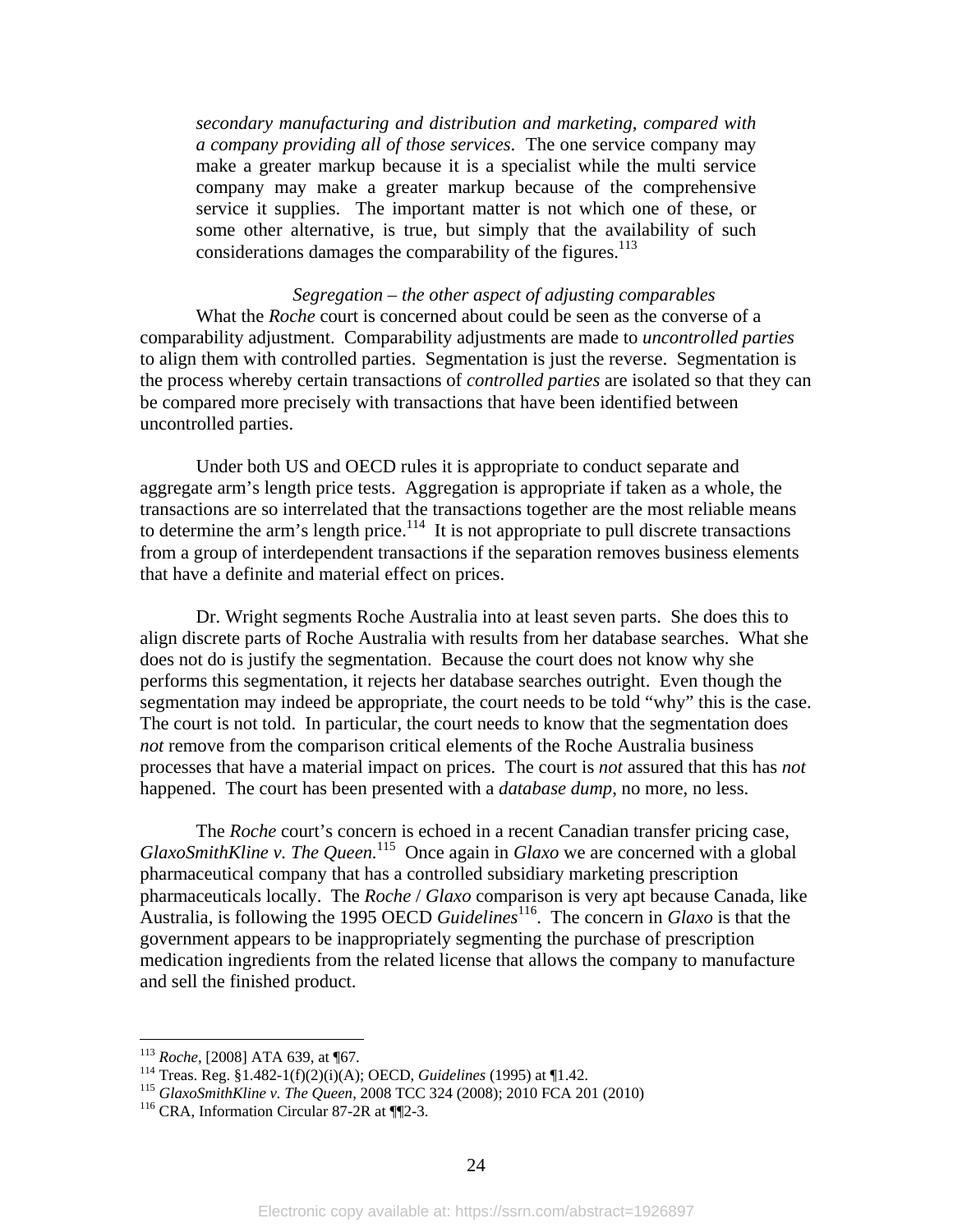## **(5)** *GlaxoSmithKline (2008 & 2010)*

Glaxo Group Ltd., a UK based multinational pharmaceutical company that also sells and manufactures pharmaceuticals globally. Glaxo Canada is the Canadian subsidiary that secured the Canadian rights to manufacture and sell Zantac, an ulcer medication in a license agreement with its UK parent. In a separate agreement Glaxo Canada purchased ranitidine, the active ingredient in Zantac, from another related Swiss based company (Adechsa S.A.).

Glaxo Canada paid a 6% royalty for the Canadian manufacturing and selling rights. It paid between CAD 1,512 and CAD 1,635 per kilogram for ranitidine. The Canadian Revenue Authority (CRA) adjusted the price Glaxo Canada paid for ranitidine, ignoring the royalty arrangement.

## *The Deficiency*

The CRA presented evidence that generic drug manufacturers in Canada purchased chemically identical ranitidine for market prices between CAD 194 and CAD 304 per kilogram throughout the assessment period. These independent firms were able to manufacture and sell a generic drug that was medically identical to Zantac. The CRA argued that the prices these companies paid for ranitidine were comparable uncontrolled prices.

The Tax Court upheld the CRA assessment based on a CUP methodology. The court applied the highest per-kilogram price GlaxoSmithKline's competitors paid for ranitidine to the volumes Glaxo Canada Purchased. The difference (less a \$25 per kilogram adjustment for the finer GlaxoSmithKline ranitidine granulation) was allocated to Glaxo Canada as unreported profits. The Tax Court followed the CRA's lead and disregarded the license agreement.

On appeal, the Federal Court of Appeal found that the Tax Court had erred in its arm's length price determination for ranitidine, because the license agreement had a material effect on the price paid for ranitidine. The Appeals Court indicated that the Tax Court failed to consider a crucial business circumstance. The question is not: "What is the fair market value of ranitidine?"<sup>117</sup> The question is: "What would a reasonable person in the same business circumstances as Glaxo Canada be willing to pay for ranitidine?"

It would be pointless for Glaxo Canada to purchase ranitidine from Adechsa without a license to manufacture and sell Zantac. A third party buyer, however, might be willing to pay a premium for Adechsa ranitidine if doing so would allow it to manufacture and sell a trademarked pharmaceutical drug (Zantac) that commands a significant price premium over competing generic drugs.<sup>118</sup> This is what the Tax Court should have considered and the Appeals Court remanded the case back to the Tax Court to make such a determination based on these facts. This is an instance where two

<sup>117</sup> *GlaxoSmithKline,* 2008 TCC 324 at ¶161; 2010 FCA 201 at ¶75. 118 *GlaxoSmithKline,* 2010 FCA 201 at ¶ 44.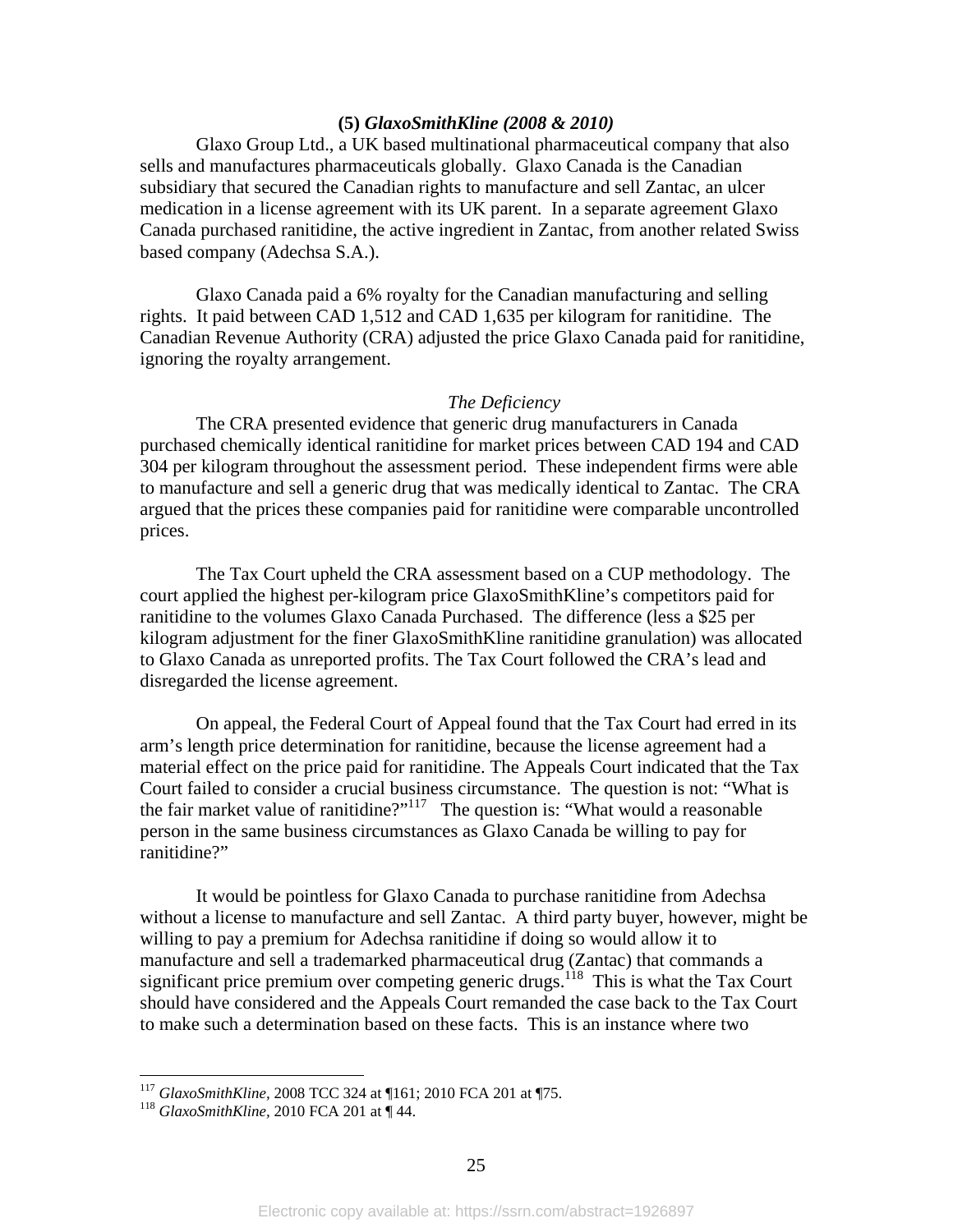transactions must be considered in the aggregate. The license cannot be segregated from the ranitidine purchase.

In reaching its decision, the Canadian Federal Appeals Court found support in the Australian Appeals Tribunal reasoning within the *Roche* decision. In the Appeals Court decision, an internal comparable was identified that was applied to the prescription pharmaceuticals Roche Australia imported. The Australian Tax Commissioner objected that the prices Roche Australia paid were too high. The court, however, pointed out that the foreign parent needed to be compensated not only for the tangible product but also for the related intellectual property. These two transactions needed to be aggregated.<sup>119</sup>

## *Conclusion*

 If searches for comparables in commercial databases are becoming the norm in transfer pricing<sup>120</sup> and there is a growing tendency to substitute the search itself for sound comparability analysis (the *database dump*),<sup>121</sup> then what is the likely result if on audit or through litigation all of a taxpayer's proposed comparables are rejected? *DSG Retail v. HMRC*, the final case considered in this paper, indicates that we will probably end up with a profit split in an OECD jurisdiction.

## **(6)** *DSG Retail (2009)*

*DSG* is the first decision of the Special Commission of Income Tax (now the First-Tier Tax Tribunal) and the UK's first substantive transfer pricing case. *DSG* looks in detail at how to find "the most appropriate method"<sup>122</sup>. It is particularly concerned

<sup>&</sup>lt;sup>119</sup> The Federal Appeals Court indicates:

The appellant [Glaxo Canada] submits, and I agree entirely with that view, that these circumstances do not arise from the non-arm's length relationship between the appellant and Adechsa or between the appellant and Glaxo Group. To the contrary, these circumstances, and I quote the appellant, "arose from the market power attaching to Glaxo Group's ownership of the intellectual property associated with ranitidine, the Zantac trademark and the other products covered by its License Agreement with Glaxo Canada". As the Administrative Appeals Tribunal of Australia stated in *Roche Product Pty Limited and Commissioner of Taxation*, [2008] AATA 639 (July 22, 2008) at paragraph 153:

It is the intellectual property which is really the product, not the pill or capsule by which it is dispensed. The intellectual property included patent rights. The intellectual property came from very substantial expenditure on research and development, much of which would have produced no result. The profits from the exploitation of the intellectual property rights was something to which [the parent company which invented the product] had a special claim even though the profit would be collected for Australian sales by the Australian subsidiary.

*GlaxoSmithKline,* 2010 FCA 201 at ¶ 80.<br><sup>120</sup> Ernst & Young, Ernst & Young Responds to OECD Transfer Pricing Consultation, Tax Analysts 2006 WTD 242-14; Doc 2006-25051 indicating,

As a practical matter, commercial electronic databases are therefore very widely used and this is one of the most important reasons for the almost pervasive adoption of TNMM or

CPM. 121 *See*: Dr. Deloris Wright, *supra* note 9 (and accompanying text). 122 OECD, *Guidelines*, *supra* note 2, at ¶ 2.2 (2010).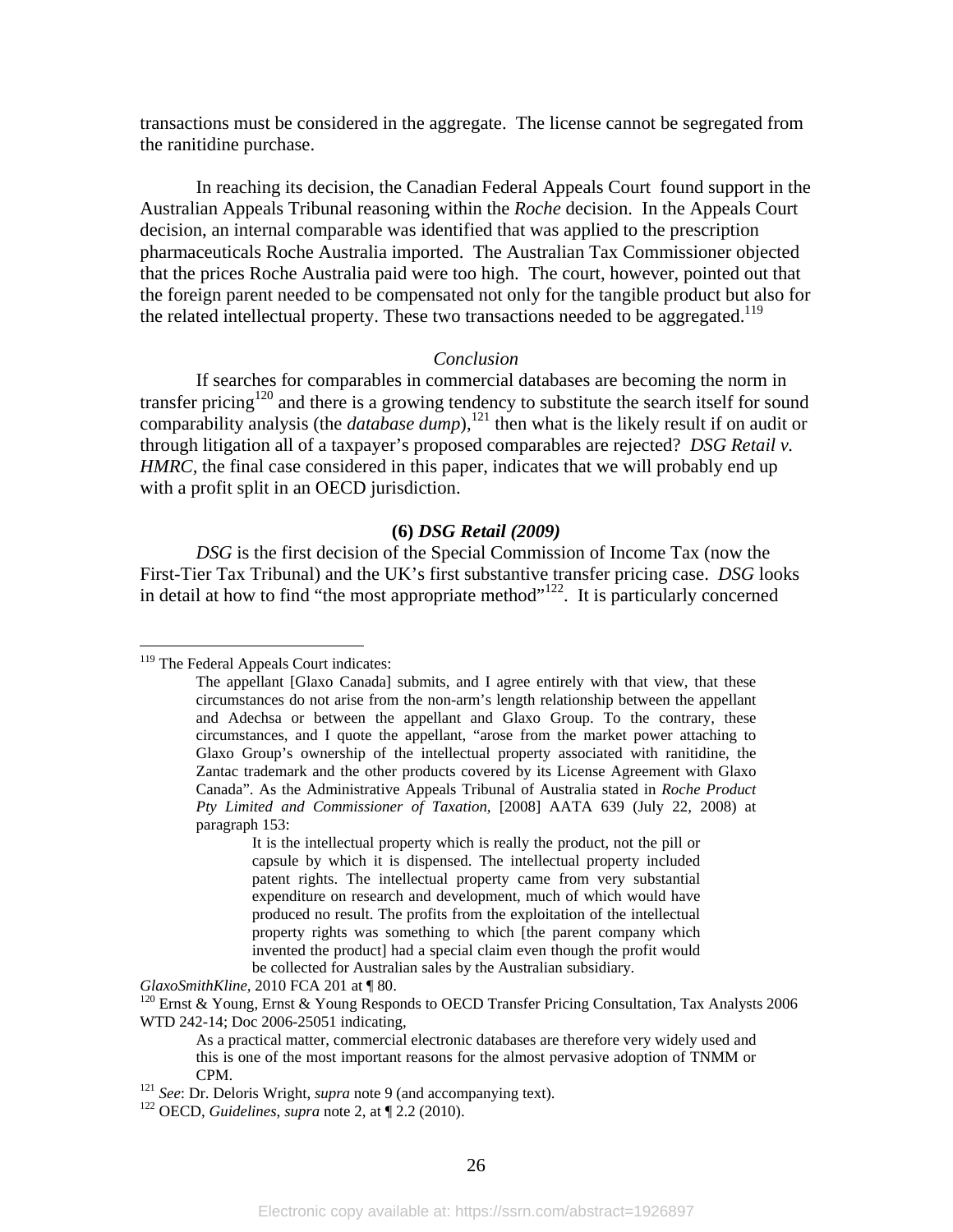with what should be done when all proposed comparables fail because adequate adjustments cannot be (or are not) made.

#### *Background*

The DSG group constitutes the largest electronics retail chain in the UK. Outlets include Dixons, Currys, and PC World. DSG offers customers extended warranties at check-out and for a fee consumers can purchase an extension to the manufacturer's warranty.

In-store DSG personnel function as agents for a third-party insurer, Cornhill Insurance plc (Cornhill), that is based in the Isle of Man<sup>123</sup>. Cornhill was not, however, prepared to hold more than 5% of the risk on an insurance contract<sup>124</sup> so Cornhill purchased reinsurance for the other 95%. In all cases the reinsurer was another DSG company, Dixons Insurance Services Limited (DISL), a wholly owned DSG subsidiary resident in the Isle of Man<sup>125</sup>.

Thus, Cornhill effectively ceded 95% of the proceeds from extended warranty contracts back to the DSG group through DISL. DISL and Cornhill were both exempt from income tax in the Isle of Man.

#### *Assessing comparables*

DISL's non-existent bargaining power continually troubled the Special Commission, especially when it only had three real employees.<sup>126</sup> Any potential comparable that could not explain how DISL achieved exceptional returns with three employees performing routine activities and minimal bargaining power was rejected.

DSG offered the court six CUPs and a TNMM. All seven proposals were rejected because adjustments could not be made to the uncontrolled parties to account for material differences. Bargaining power was the critical difference. HMRC argued and the court agreed that because all the comparables were inadequate, a profit split must be used. The Special Commission did not *reduce the proposed comparables reliability* as would be suggested under the US regulations. Instead it *rejected the comparables* as suggested under the OECD *Guidelines*. The court aggregated all profits and then distributed among the parties (DSG, Cornhill, and DISL) in accordance with their relative capital contributions.

"[T]he basic idea of a return on the required capital is the same as Mr. Gayford's [HMRC's expert] which in our view takes more relevant factors into account." The

 $123$  Cornhill Insurance plc in the DSG fact pattern performs the same role as the Fronting Company set up by Fireman's Fund Insurance Company in the UPS fact pattern.<br><sup>124</sup> The court reports a "conflict in evidence" on this point. Some evidence points to the fact that Cornhill

was not willing to accept more than 5% of the risk, other evidence point to the fact that 5% is the minimum standard fee for a "fronting insurer" to take. DSG Retail v. HMRC, TC 00001 (March 31, 2009) at ¶11.<br><sup>125</sup> DISL was not authorized to write insurance in the UK.

<sup>&</sup>lt;sup>126</sup> DSG International Insurance Services Ltd (2007) IPT 0013; [2007] UKSPC (25 October 2007) at ¶10.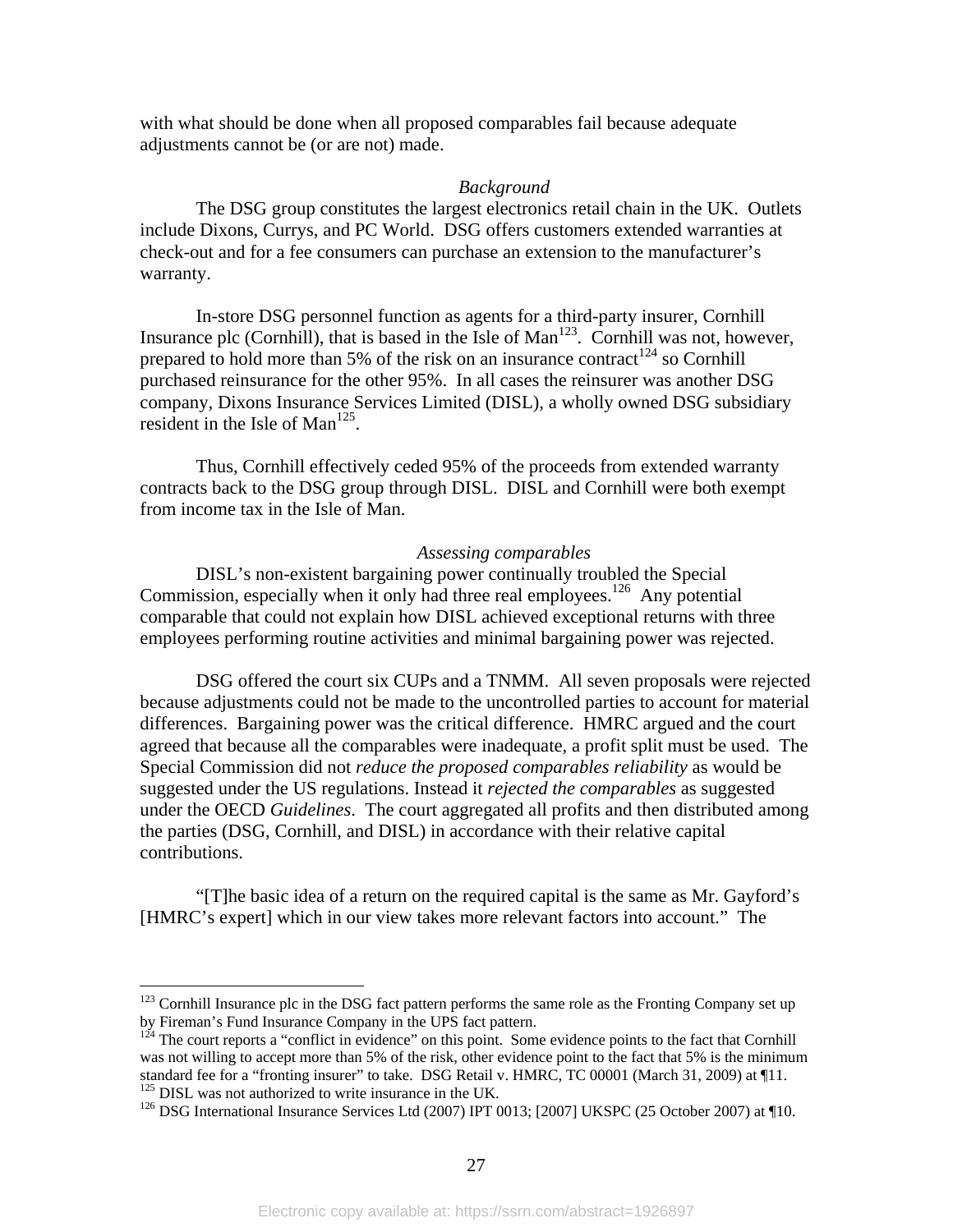Special Commission underscores that by moving to a profit split. The Special Commission is therefore, in fact and in substance, following the OECD *Guidelines*. 127

Mr. Gayford's method was in accordance with the OECD *Guidelines*. In terms of the *Guidelines* we consider that Mr. Gayford is using a profit split method based on total profit with a mixture of contribution analysis and residual analysis approach. … It is a mixture of the contribution analysis and the residual analysis in that no first stage return is allocated to DSG, which makes sense here since because of their bargaining position ... all the residual profit will be allocated to [DSG] … The only factor used by Mr. Gayford which is not in accordance with the *Guidelines* was that he used hindsight. $128$ 

## *Other DSG-type outcomes are likely*

One of the key differences in the approach to comparability between the current US regulations<sup>129</sup> and 1995 and 2010 OECD *Guidelines*<sup>130</sup> is what happens if adjustments are not made for material differences. This difference is important, and it is likely to be encountered by MNEs.

The likely situation is where one jurisdiction (an OECD jurisdiction) rejects a transfer pricing study based on a *database dump,* and another jurisdiction (a jurisdiction agreeing with the US approach) finds the comparables proposed in the *database dump* to be acceptable, but with reduced reliability.

 While all situations are unique, a rough road map for where this scenario might arise can be inferred from comparative studies involving global APA programs. Most APA programs release data on the transfer pricing methods used in successful agreements. Because commercial databases are used most heavily with the CPM and TNMM methods, it would stand to reason that a jurisdiction that resisted CPMs and TNMMs in the APA process would be a jurisdiction that was inclined to reject rather than work with *database dumps*.

 For example, a recent comparative APA study indicated that the TNMM comprised 93% of the South Korean,<sup>131</sup> 59% of the Australian,<sup>132</sup> 53% of the Italian,<sup>133</sup> but only 39% of the Canadian APAs.<sup>134</sup> In the US, the Cost Plus and Profit Split methods taken in aggregate represent 65% of the APAs dealing with tangible and intangible

1

<sup>&</sup>lt;sup>127</sup> DSG Retail v. HMRC, TC 00001 (March 31, 2009) at ¶143.<br><sup>128</sup> DSG Retail v. HMRC, TC 00001 (March 31, 2009) at ¶153.<br><sup>129</sup> Treas. Reg. §1.481-1(d)(2) ("... the reliability of the analysis will be reduced ...")

<sup>&</sup>lt;sup>130</sup> OECD, Guidelines (1995) at ¶1.16 ("In all cases adjustments must be made ..." ); OECD, Guidelines at  $\P$ 1.35 (2010) ("... adjustments must be made, where possible, ...).<br><sup>131</sup> *Id.*, at 12 (based on just 2008 and covering 30 APAs).

<sup>&</sup>lt;sup>132</sup> Joel Cooper & Rachit Agarwal, *The Transactional Profit Methods in Practice: A Survey of APA Reports,* INT. TRANSFER PRICING JOURNAL (Jan/Feb 2011) 10 (based on years 1999 – 2009 and covering 260 APAs).<br> $^{133}$  *Id.*, at 12 (based on years 2004 – 2009 and covering 19 APAs).

 $134$  *Id.*, at 11 (based on years 1993 – 2010 and covering 142 APAs).